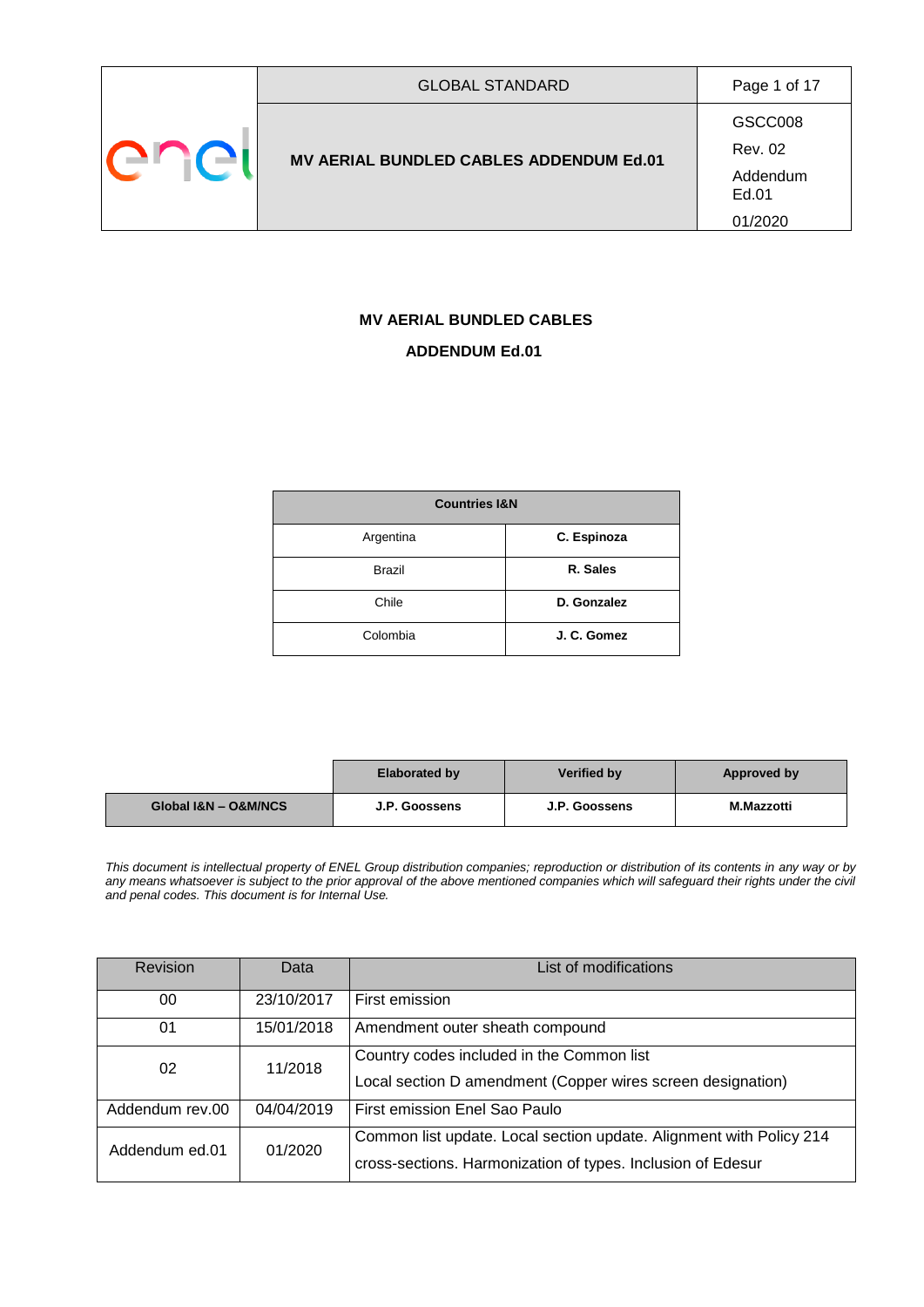| H C | <b>GLOBAL STANDARD</b>                  | Page 2 of 17      |
|-----|-----------------------------------------|-------------------|
|     |                                         | GSCC008           |
|     | MV AERIAL BUNDLED CABLES ADDENDUM Ed.01 | <b>Rev. 02</b>    |
|     |                                         | Addendum<br>Ed.01 |
|     |                                         | 01/2020           |

#### **INDEX**

| $1 \quad \blacksquare$ |  |
|------------------------|--|
|                        |  |
|                        |  |
|                        |  |
|                        |  |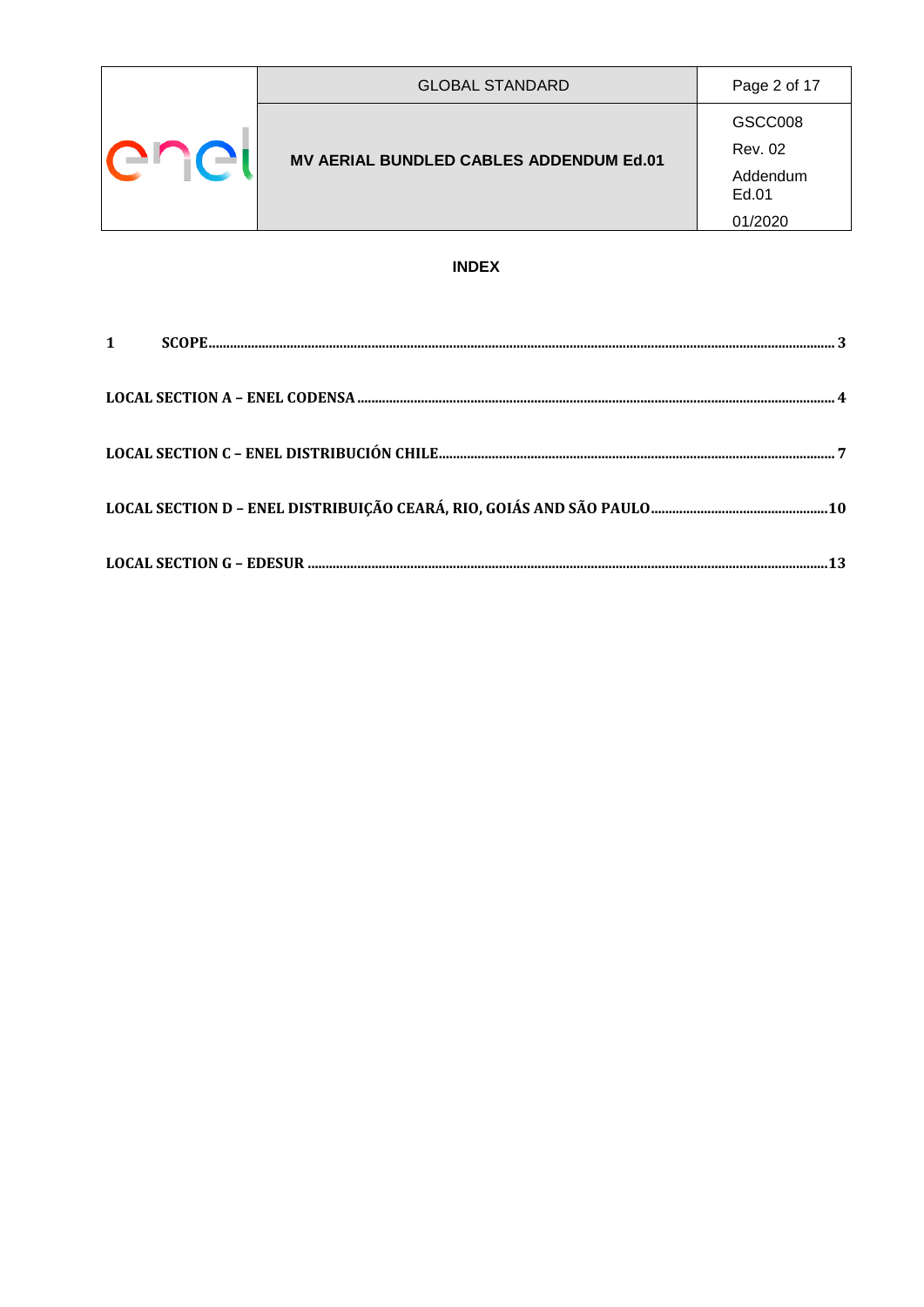|  | <b>GLOBAL STANDARD</b>                  | Page 3 of 17       |
|--|-----------------------------------------|--------------------|
|  | MV AERIAL BUNDLED CABLES ADDENDUM Ed.01 | GSCC008<br>Rev. 02 |
|  |                                         | Addendum<br>Ed.01  |
|  |                                         | 01/2020            |

#### <span id="page-2-0"></span>**1 SCOPE**

This addendum Ed.01 of the Global Standard GSCC008 rev. 2 specifies the requirements applicable to Enel Group Distribution Companies, listed below

| Edesur                      | Argentina |
|-----------------------------|-----------|
| Enel Codensa                | Colombia  |
| Enel distribución Chile     | Chile     |
| Enel Distribuição Ceará     | Brazil    |
| Enel Distribuição Goiás     | Brazil    |
| Enel Distribuição Rio       | Brazil    |
| Enel Distribuição Sao Paulo | Brazil    |

They are specified in this document with reference to the same paragraph number of GSCC008 rev. 2.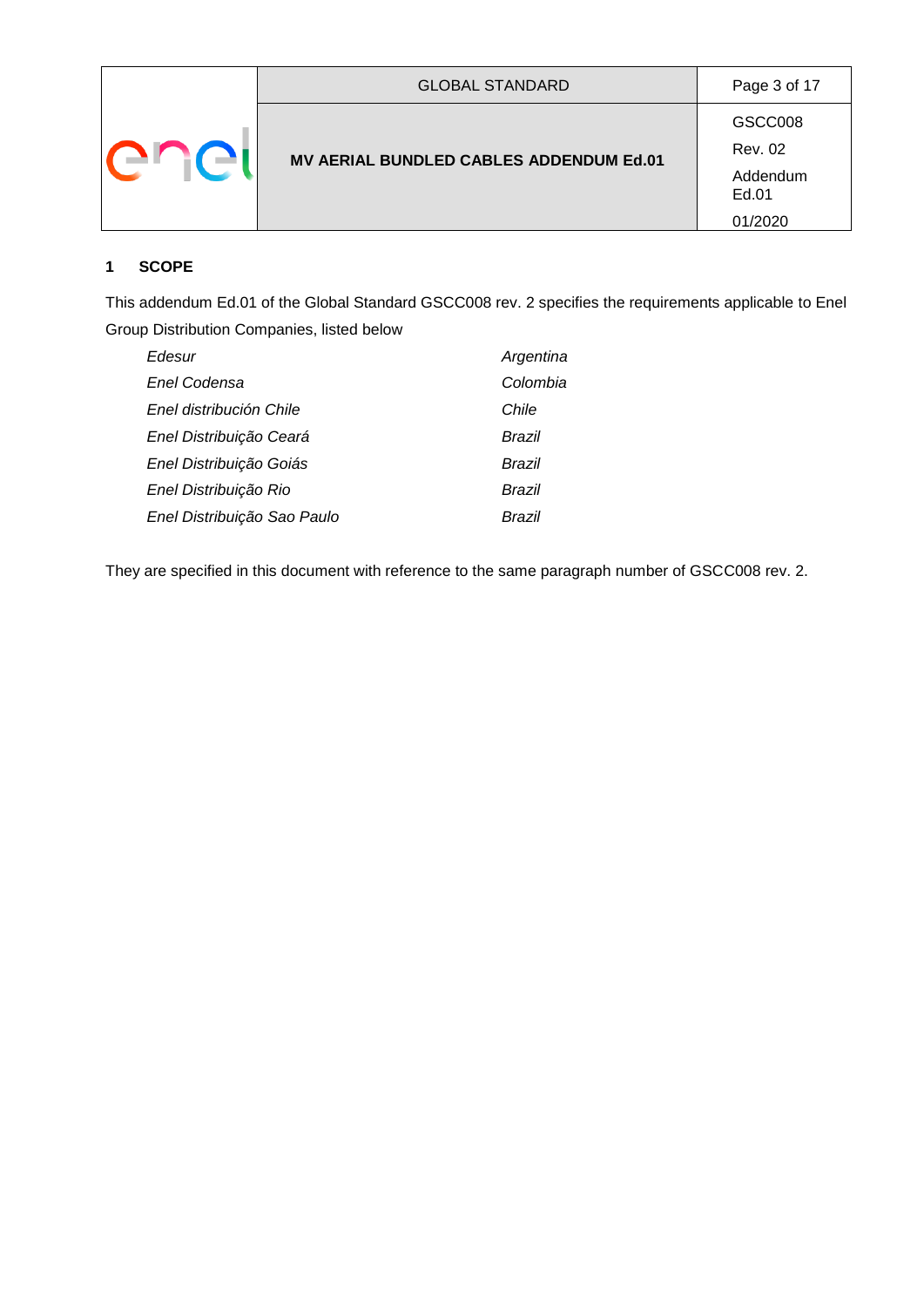|  | <b>GLOBAL STANDARD</b>                  | Page 4 of 17                 |
|--|-----------------------------------------|------------------------------|
|  | MV AERIAL BUNDLED CABLES ADDENDUM Ed.01 | GSCC008<br><b>Rev. 02</b>    |
|  |                                         | Addendum<br>Ed.01<br>01/2020 |

# <span id="page-3-0"></span>**LOCAL SECTION A – Enel Codensa**

| $N^{\circ}$ | <b>TITLE</b>                   | <b>DESCRIPTION</b>                                                                    |
|-------------|--------------------------------|---------------------------------------------------------------------------------------|
| 3.3         | Local                          | RETIE- Reglamento técnico de instalaciones eléctricas.                                |
|             | <b>Standards</b>               |                                                                                       |
|             | Replaced                       | This Global standard replace local standard ET-130                                    |
| 3.4         | Local                          |                                                                                       |
|             | <b>Standards</b>               |                                                                                       |
| 5.3         | Insulation                     | TR-XLPE shall be used. It shall comply standard ASTM D6097                            |
|             |                                | The outer sheath shall be grey, with a colored strip in order to identify the phases  |
|             |                                | complying the following indications:                                                  |
| 5.8         | <b>Outer Sheath</b>            | Phase A: Grey outer sheath with a violet strip                                        |
|             |                                | Phase B: Grey outer sheath with a brown strip                                         |
|             |                                | Phase C: Grey outer sheath with a red strip                                           |
|             |                                | Markings shall be indelible spaced from each other 1 meter maximum.                   |
|             |                                | The following information shall be marked in relief:                                  |
|             | Marking                        | Manufacturer name or trademark                                                        |
|             |                                | Enel                                                                                  |
| 5.12.2      |                                | Year of manufacture                                                                   |
|             |                                | Rated Voltage Uo/U(Umax)                                                              |
|             |                                | Insulation material                                                                   |
|             |                                | Cable cross-section [mm <sup>2</sup> ]                                                |
|             |                                | Metric marking                                                                        |
|             |                                | Phase identification using violet, brown and red strips.                              |
|             |                                | Packaging and Labelling                                                               |
|             |                                | Cables shall be delivered on spools made of wood or metal, such spool will not be     |
|             |                                | returned. Characteristics are indicated in Figure A, dimensions are depicted in       |
| 8           | <b>CONDITIONS</b><br>OF SUPPLY | Table A. The total length of the supplied cable shall not be less than that requested |
|             |                                | in the purchase order and shall not be longer by any more than 5%.                    |
|             |                                | The maximum gross weight of the packaged spool must not exceed 3500 kg.               |
|             |                                |                                                                                       |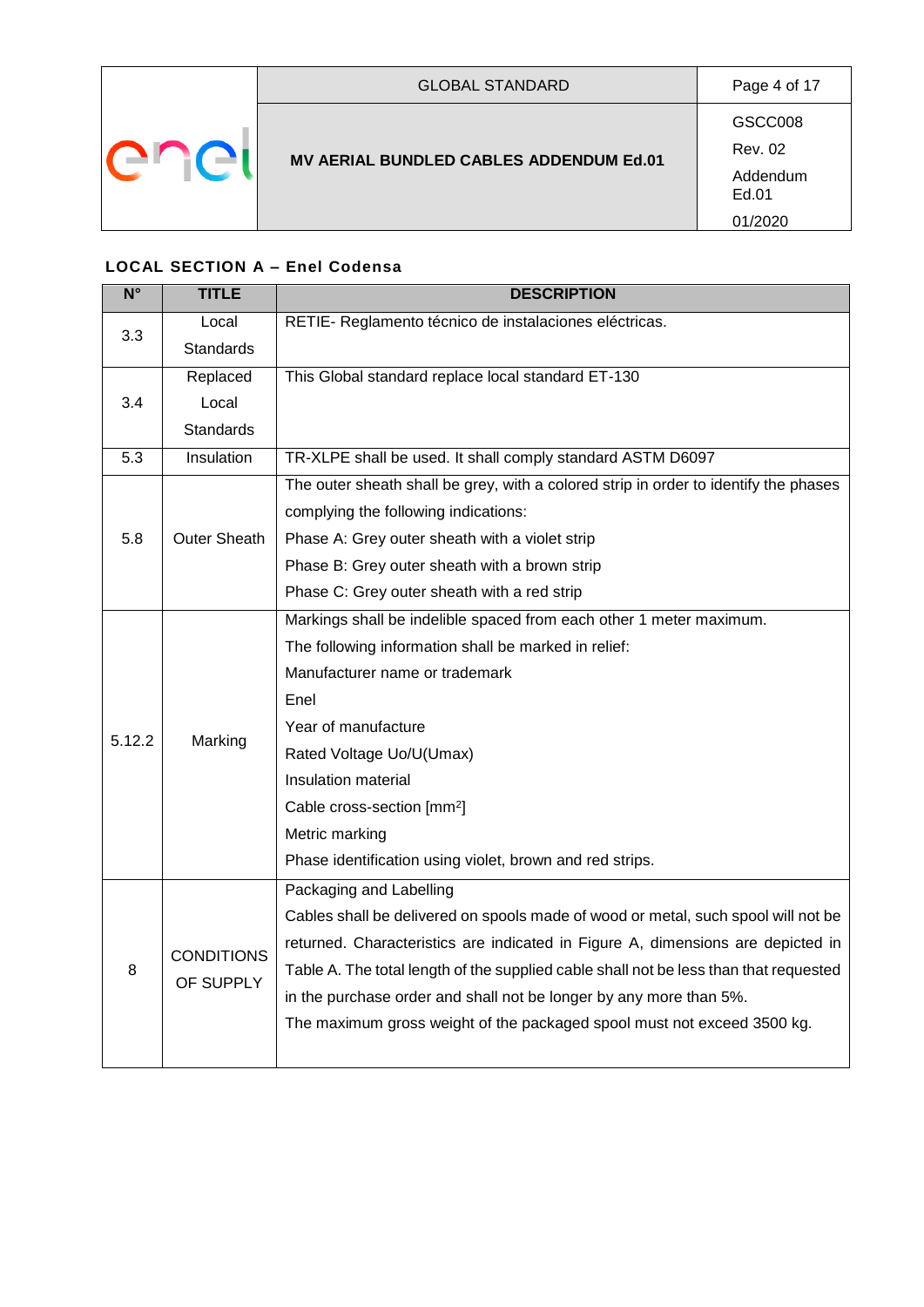|  | <b>GLOBAL STANDARD</b>                  | Page 5 of 17              |
|--|-----------------------------------------|---------------------------|
|  | MV AERIAL BUNDLED CABLES ADDENDUM Ed.01 | GSCC008<br><b>Rev. 02</b> |
|  |                                         | Addendum<br>Ed.01         |
|  |                                         | 01/2020                   |

# **LOCAL SECTION A – Enel Codensa**

| $N^{\circ}$ | <b>TITLE</b>      | <b>DESCRIPTION</b>                                                                            |  |
|-------------|-------------------|-----------------------------------------------------------------------------------------------|--|
|             |                   | The ends of the cables on each spool must be protected with caps or hoods that prevent        |  |
|             |                   | the entry of moisture These ends internally secured to the spools, must be mechanically       |  |
|             |                   | protected against possible damages resulting from handling and transportation of each         |  |
|             |                   | spool, leaving both ends accessible through the use of an internal helix or reel on each      |  |
|             |                   | spool.                                                                                        |  |
|             |                   | When distance between manufacturing facilities and Enel Colombia storage center is less       |  |
|             |                   | than 200 km and is necessary only one mean of transportation,                                 |  |
|             |                   | It is mandatory to use internal helix for cables cross-section greater of equal to 120        |  |
|             |                   | mm <sup>2</sup> . However, moisture protection on both visible ends of the cables, mechanical |  |
|             |                   | protection, and careful handling shall be applied.                                            |  |
|             |                   | Some Purchase orders could request 2,000 m of maximum length per spool and/or pre-            |  |
|             |                   | joined cables.                                                                                |  |
|             |                   | The supplier shall process RETIE certification in order to deliverer the order.               |  |
|             |                   | Spools made of wood shall be treated according to the international requirements for the      |  |
|             |                   | control of plant disease, avoiding the compounds "Pentachlorophenol" and "Creosote".          |  |
|             | <b>CONDITIONS</b> | The treatment must include, at least: highly toxic to xylophagous organisms, high             |  |
| 8           | OF SUPPLY         | penetration and holding power, chemical stability, non-corrosive substances to metals that    |  |
|             |                   | could affect the physical characteristics of wood.                                            |  |
|             |                   | C                                                                                             |  |
|             |                   |                                                                                               |  |
|             |                   |                                                                                               |  |
|             |                   |                                                                                               |  |
|             |                   |                                                                                               |  |
|             |                   |                                                                                               |  |
|             |                   | B                                                                                             |  |
|             |                   |                                                                                               |  |
|             |                   | $\varnothing$ =50 mm for<br>stranding machine                                                 |  |
|             |                   |                                                                                               |  |
|             |                   |                                                                                               |  |
|             |                   |                                                                                               |  |
|             |                   | Figure A                                                                                      |  |
|             |                   |                                                                                               |  |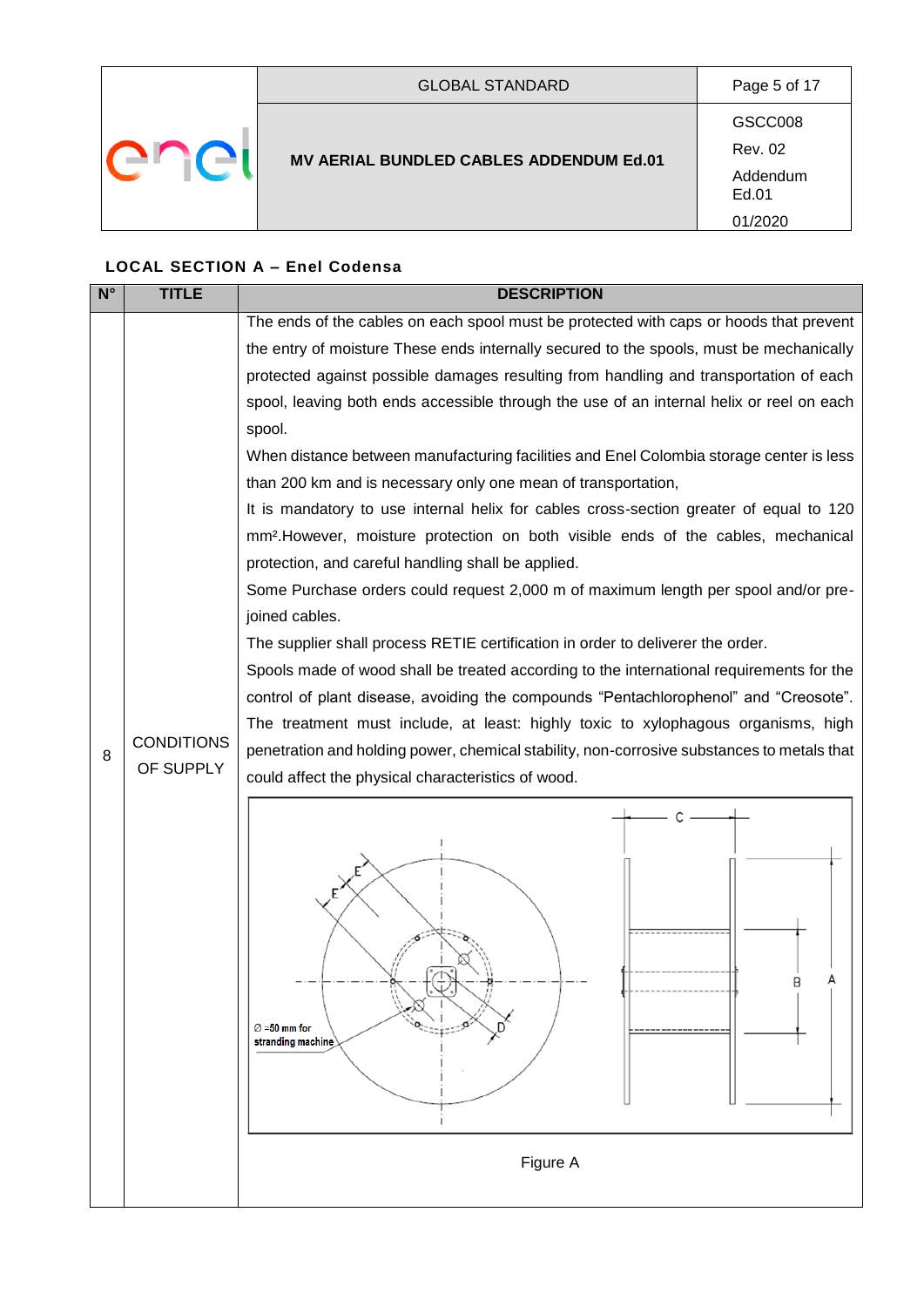|  | <b>GLOBAL STANDARD</b>                  | Page 6 of 17              |
|--|-----------------------------------------|---------------------------|
|  |                                         | GSCC008<br><b>Rev. 02</b> |
|  | MV AERIAL BUNDLED CABLES ADDENDUM Ed.01 | Addendum<br>Ed.01         |
|  |                                         | 01/2020                   |

#### **LOCAL SECTION A – Enel Codensa**

| $N^{\circ}$ | <b>TITLE</b>                   |                                                                                                      | <b>DESCRIPTION</b>                                                                                                                                                                                |                                                                                                                                                                                                                                                                                                                                                                                                                                                                                                                                                                                                                                                                                                                                                                                                              |             |                    |                 |  |
|-------------|--------------------------------|------------------------------------------------------------------------------------------------------|---------------------------------------------------------------------------------------------------------------------------------------------------------------------------------------------------|--------------------------------------------------------------------------------------------------------------------------------------------------------------------------------------------------------------------------------------------------------------------------------------------------------------------------------------------------------------------------------------------------------------------------------------------------------------------------------------------------------------------------------------------------------------------------------------------------------------------------------------------------------------------------------------------------------------------------------------------------------------------------------------------------------------|-------------|--------------------|-----------------|--|
|             |                                | Dimensions:                                                                                          |                                                                                                                                                                                                   |                                                                                                                                                                                                                                                                                                                                                                                                                                                                                                                                                                                                                                                                                                                                                                                                              |             |                    |                 |  |
|             |                                |                                                                                                      | $\mathbf{A}^{(1)}$                                                                                                                                                                                | B                                                                                                                                                                                                                                                                                                                                                                                                                                                                                                                                                                                                                                                                                                                                                                                                            | $C^{(1)}$   | $\mathbf{D}^{(2)}$ | Е               |  |
|             |                                |                                                                                                      | mm                                                                                                                                                                                                | $\,\mathrm{mm}$                                                                                                                                                                                                                                                                                                                                                                                                                                                                                                                                                                                                                                                                                                                                                                                              | $\text{mm}$ | $\,\mathrm{mm}$    | $\,\mathrm{mm}$ |  |
|             |                                |                                                                                                      | 2000                                                                                                                                                                                              | (3)                                                                                                                                                                                                                                                                                                                                                                                                                                                                                                                                                                                                                                                                                                                                                                                                          | 1120        | 80                 | (4)             |  |
|             |                                |                                                                                                      |                                                                                                                                                                                                   |                                                                                                                                                                                                                                                                                                                                                                                                                                                                                                                                                                                                                                                                                                                                                                                                              | Table A     |                    |                 |  |
| 8           | <b>CONDITIONS</b><br>OF SUPPLY | Notes:<br>$\bullet$<br>$\bullet$<br>$\bullet$<br>1)<br>2)<br>3)<br>4)<br>5)<br>6)<br>7)<br>8).<br>9) | (1) Maximum value.<br>(2) Minimum value.<br>The spools must contain:<br>Manufacturer name<br>Country of origin<br>Enel<br>Purchase order N°<br>Insulation material<br>11) Cable length [m]        | (3) Two times the minimum bending radius indicated by the supplier.<br>(4) 300 or 180 mm according to spool type (large or small, respectively)<br>Drums maximum weight shall be not greater that 3,5TON.<br>An external protection built with wooden flanges fixed on the wooden spools or<br>some equivalent for metal spools, being secured with tapes or straps.<br>Indication with an arrow of the rolling direction.<br>A stainless steel plate for identification purposes. Such plate shall be applied in<br>both flanges and shall have the following information (in Spanish):<br>Rated Voltage Uo/U (Umax)<br>Cable cross-section [mm <sup>2</sup> ]<br>Spool number of the corresponding delivered batch<br>Net and gross weight [kg]<br>10) Configuration type (unipolar, triplex, quadruplex). |             |                    |                 |  |
| 9           | Technical<br>check-list        |                                                                                                      | Besides all technical information provided according the common part, ISO<br>certifications, Certification of conformity with this Global Standard and RETIE<br>certification shall be indicated. |                                                                                                                                                                                                                                                                                                                                                                                                                                                                                                                                                                                                                                                                                                                                                                                                              |             |                    |                 |  |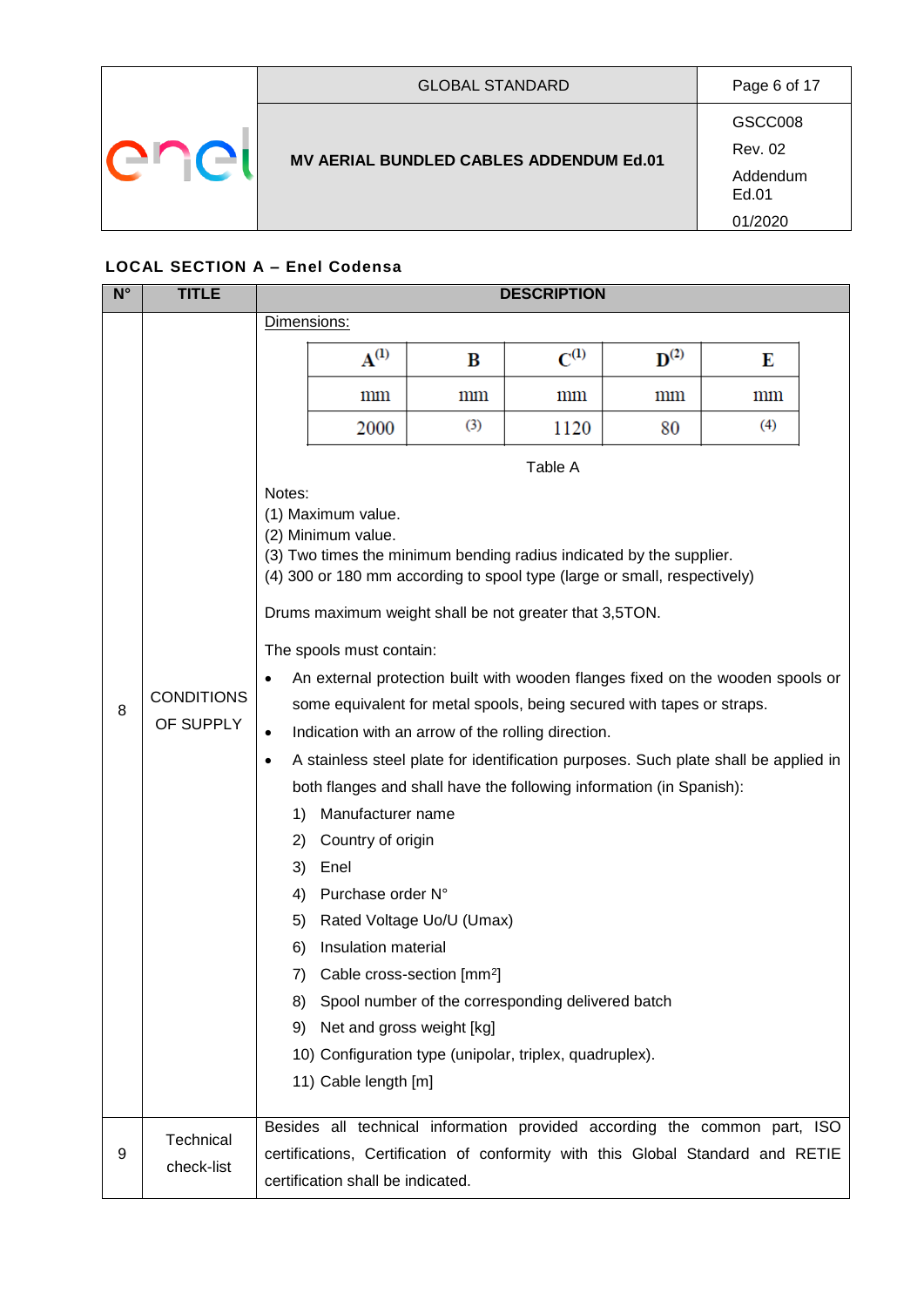|  | <b>GLOBAL STANDARD</b>                  | Page 7 of 17       |
|--|-----------------------------------------|--------------------|
|  |                                         | GSCC008<br>Rev. 02 |
|  | MV AERIAL BUNDLED CABLES ADDENDUM Ed.01 | Addendum<br>Ed.01  |
|  |                                         | 01/2020            |

# <span id="page-6-0"></span>**LOCAL SECTION C – Enel distribución Chile**

| $N^{\circ}$ | <b>TITLE</b>     | <b>DESCRIPTION</b>                                                                |
|-------------|------------------|-----------------------------------------------------------------------------------|
| 3.3         | Local            | Reglamentos NSEC N°5 y NSEC4 /2003                                                |
|             | <b>Standards</b> |                                                                                   |
|             |                  | CA2: Stranded compacted aluminum conductor (Class 2)                              |
| 5.12.1      | Cable            | XR: Cross-linked polyethylene insulation                                          |
|             | designation      | PAL: Aluminum foil screen                                                         |
|             |                  | PE: Polyethylene Outer sheath                                                     |
|             |                  | The distance between the end of a mark and the beginning of the next one will be  |
|             |                  | less than or equal to 550 mm                                                      |
|             |                  | The following information shall be marked:                                        |
|             |                  | <b>Property Name</b>                                                              |
|             |                  | Manufacturer name or trademark                                                    |
|             |                  | N° of phases                                                                      |
|             |                  | Year of manufacture                                                               |
|             |                  | Cable designation                                                                 |
|             |                  | Rated Voltage Uo/U(Umax)                                                          |
|             |                  | Insulation material                                                               |
| 5.12.2      | Marking          | Cable cross-section [mm <sup>2</sup> ]                                            |
|             |                  | Metric marking                                                                    |
|             |                  | Identification of the phase, repeated at least 100 mm in the interval between two |
|             |                  | successive of entries (FASE 1)                                                    |
|             |                  | <b>Marking Example:</b>                                                           |
|             |                  | Enel distribucion Chile NNN CA2-XR-PAL-PE 150mm2 8,7/15 kV 2017-07 FASE 1.        |
|             |                  | FASE <sub>1</sub>                                                                 |
|             |                  | Manufactured by NNN with stranded compact Class 2 aluminum conductor, three       |
|             |                  | phase, XLPE insulation, aluminum foil earth screen and polyethylene outer sheath  |
|             |                  | 150mm2, Uo / U 8,7/15 kV, manufactured in 2017, month 07                          |
|             |                  |                                                                                   |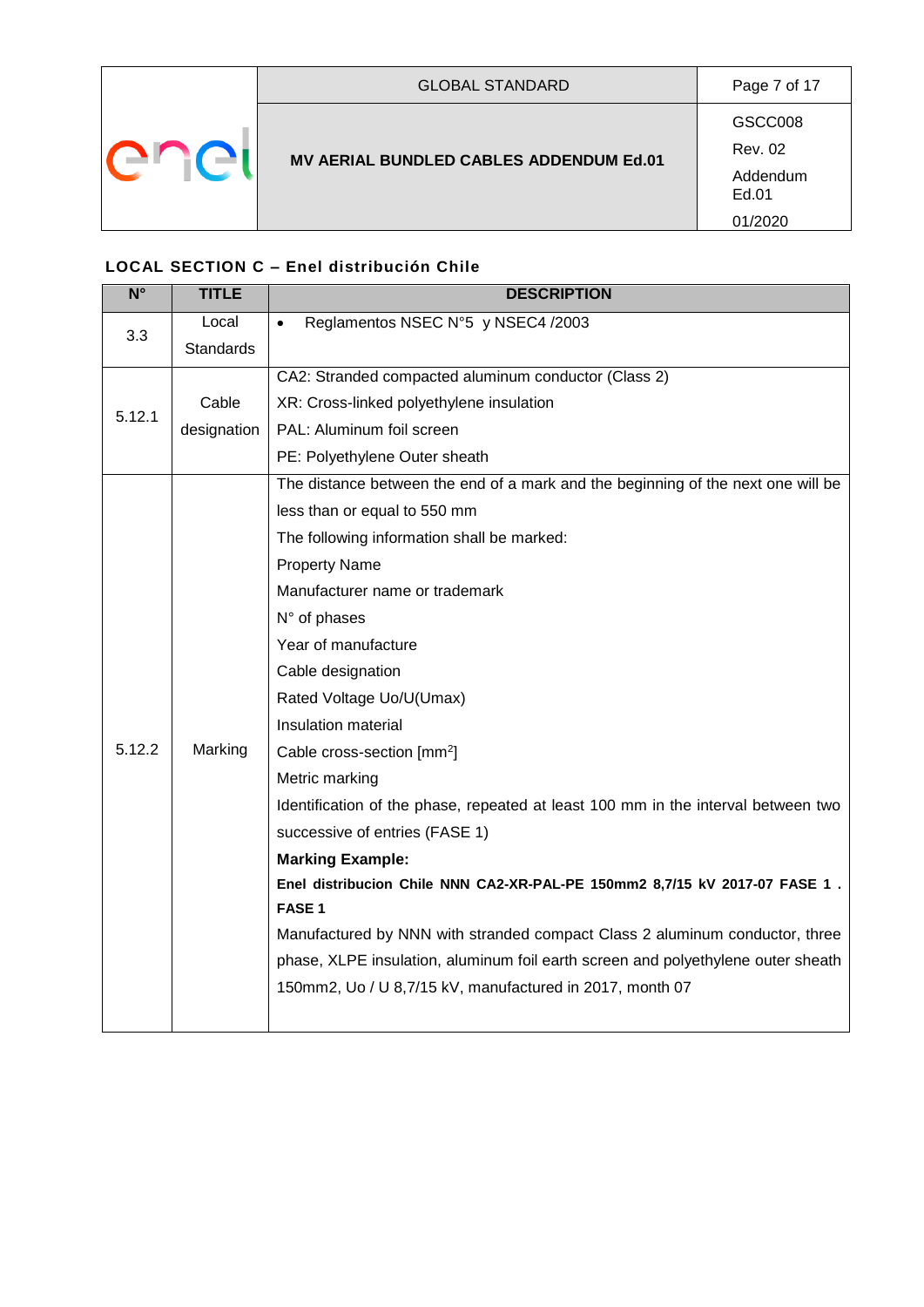|  | <b>GLOBAL STANDARD</b>                  | Page 8 of 17              |
|--|-----------------------------------------|---------------------------|
|  |                                         | GSCC008<br><b>Rev. 02</b> |
|  | MV AERIAL BUNDLED CABLES ADDENDUM Ed.01 | Addendum<br>Ed.01         |
|  |                                         | 01/2020                   |

### **LOCAL SECTION C – Enel distribución Chile**

| $N^{\circ}$ | <b>TITLE</b>                   | <b>DESCRIPTION</b>                                                                            |
|-------------|--------------------------------|-----------------------------------------------------------------------------------------------|
|             |                                | Packaging and Labelling                                                                       |
|             |                                | Cables shall be delivered on spools made of wood or metal, such spool will not be             |
|             |                                | returned. Characteristics are indicated in Figure A, dimensions are depicted in Table         |
|             |                                | Α.                                                                                            |
|             |                                | The total length of the supplied cable shall not be less than that requested in the           |
|             |                                | purchase order and shall not be longer by any more than 5%.                                   |
|             |                                | The maximum gross weight of the packaged spool must not exceed 3500 kg.                       |
|             |                                | The ends of the cables on each spool must be protected with caps or hoods that                |
|             |                                | prevent the entry of moisture. These ends internally secured to the spools, must be           |
|             |                                | mechanically protected against possible damages resulting from handling and                   |
|             |                                | transportation of each spool, leaving both ends accessible through the use of an              |
|             |                                | internal helix or reel on each spool.                                                         |
|             |                                | When distance between manufacturing facilities and Enel Distribución Chile storage            |
|             |                                | center is less than 200 km and is necessary only one mean of transportation,                  |
|             |                                | It is mandatory to use internal helix for cables cross-section greater of equal to 120        |
|             |                                | mm <sup>2</sup> . However, moisture protection on both visible ends of the cables, mechanical |
| 8           | <b>CONDITIONS</b><br>OF SUPPLY | protection, and careful handling shall be applied.                                            |
|             |                                | Some Purchase orders could request 2,000 m of maximum length per spool and/or                 |
|             |                                | pre-joined cables.                                                                            |
|             |                                | Spools made of wood shall be treated according to the international requirements for          |
|             |                                | the control of plant disease, avoiding the compounds "Pentachlorophenol" and                  |
|             |                                | "Creosote". The treatment must include, at least: highly toxic to xylophagous                 |
|             |                                | organisms, high penetration and holding power, chemical stability, non-corrosive              |
|             |                                | substances to metals that could affect the physical characteristics of wood.                  |
|             |                                | $+\rightarrow$ c $-$ +                                                                        |
|             |                                |                                                                                               |
|             |                                |                                                                                               |
|             |                                |                                                                                               |
|             |                                | B                                                                                             |
|             |                                | $\varnothing$ =50 mm for<br>stranding machine                                                 |
|             |                                |                                                                                               |
|             |                                | Figure A                                                                                      |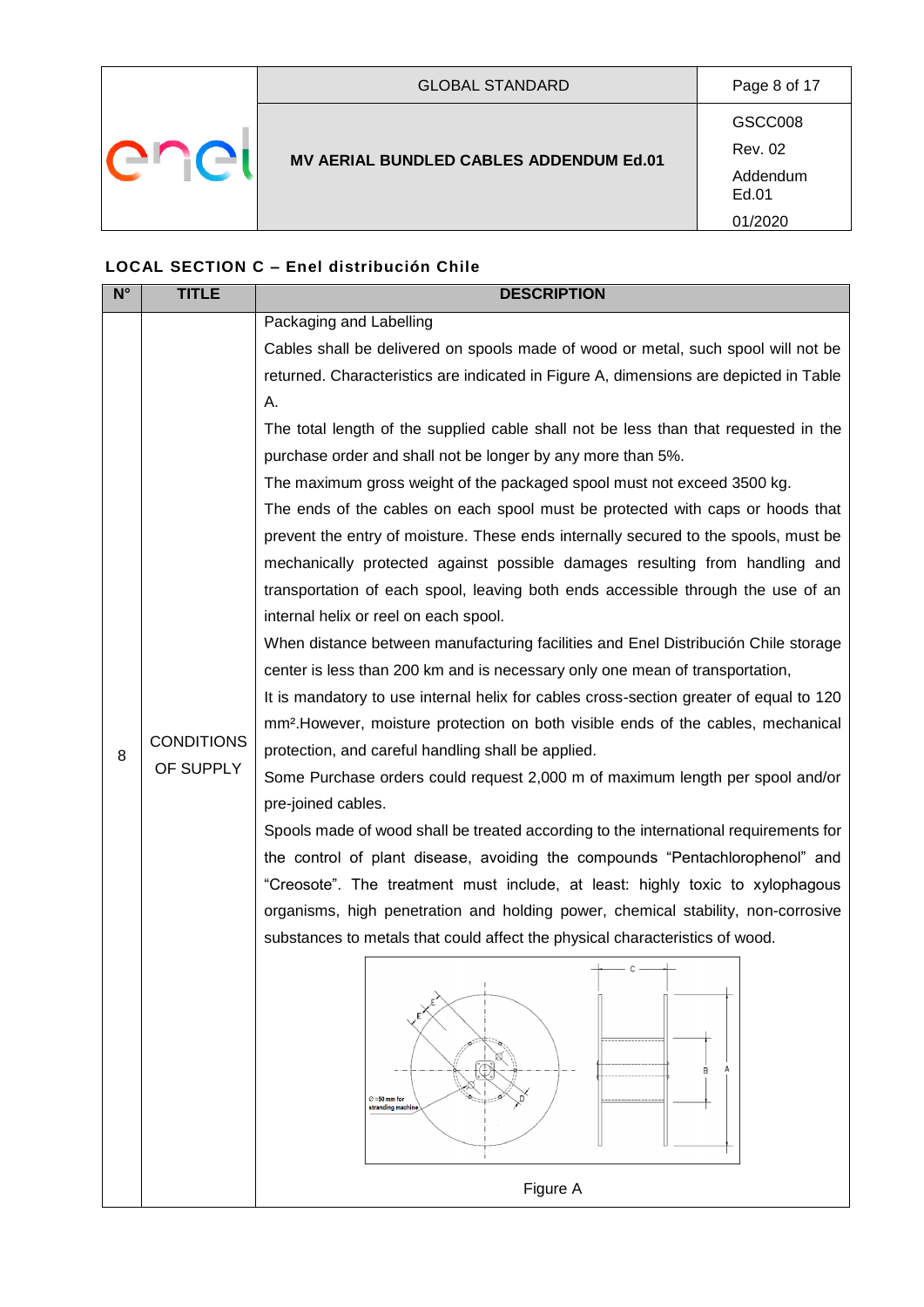|  | <b>GLOBAL STANDARD</b>                  | Page 9 of 17              |
|--|-----------------------------------------|---------------------------|
|  | MV AERIAL BUNDLED CABLES ADDENDUM Ed.01 | GSCC008<br><b>Rev. 02</b> |
|  |                                         | Addendum<br>Ed.01         |
|  |                                         | 01/2020                   |

### **LOCAL SECTION C – Enel distribución Chile**

| $N^{\circ}$ | <b>TITLE</b>      | <b>DESCRIPTION</b>                                                                                                                                                                          |                                                         |                                                   |           |                    |                 |                                                                                     |
|-------------|-------------------|---------------------------------------------------------------------------------------------------------------------------------------------------------------------------------------------|---------------------------------------------------------|---------------------------------------------------|-----------|--------------------|-----------------|-------------------------------------------------------------------------------------|
|             |                   | Dimensions:                                                                                                                                                                                 |                                                         |                                                   |           |                    |                 |                                                                                     |
|             |                   |                                                                                                                                                                                             | $A^{(1)}$                                               | B                                                 | $C^{(1)}$ | $\mathbf{D}^{(2)}$ | Е               |                                                                                     |
|             |                   |                                                                                                                                                                                             | $\,\mathrm{mm}$                                         | $\,\mathrm{mm}$                                   | mm        | $\,\mathrm{mm}$    | $\,\mathrm{mm}$ |                                                                                     |
|             |                   |                                                                                                                                                                                             | 2000                                                    | (3)                                               | 1120      | 80                 | (4)             |                                                                                     |
|             |                   | Notes:                                                                                                                                                                                      |                                                         |                                                   | Table A   |                    |                 |                                                                                     |
|             |                   | (1) Maximum value.<br>(2) Minimum value.<br>(3) Two times the minimum bending radius indicated by the supplier.<br>(4) 300 or 180 mm according to spool type (large or small, respectively) |                                                         |                                                   |           |                    |                 |                                                                                     |
|             |                   | The spools must contain:                                                                                                                                                                    |                                                         |                                                   |           |                    |                 |                                                                                     |
|             |                   | $\bullet$                                                                                                                                                                                   |                                                         |                                                   |           |                    |                 | An external protection built with wooden flanges fixed on the wooden spools or      |
|             |                   | some equivalent for metal spools, being secured with tapes or straps.                                                                                                                       |                                                         |                                                   |           |                    |                 |                                                                                     |
|             |                   | Indication with an arrow of the rolling direction.<br>$\bullet$                                                                                                                             |                                                         |                                                   |           |                    |                 |                                                                                     |
|             |                   | $\bullet$                                                                                                                                                                                   |                                                         |                                                   |           |                    |                 | A stainless steel plate for identification purposes. Such plate shall be applied in |
| 8           | <b>CONDITIONS</b> | both flanges and shall have the following information (in Spanish):                                                                                                                         |                                                         |                                                   |           |                    |                 |                                                                                     |
|             | OF SUPPLY         | 1)                                                                                                                                                                                          | Manufacturer name                                       |                                                   |           |                    |                 |                                                                                     |
|             |                   | 2)                                                                                                                                                                                          | Country of origin                                       |                                                   |           |                    |                 |                                                                                     |
|             |                   | 3)                                                                                                                                                                                          | <b>Enel Distribucion Chile</b>                          |                                                   |           |                    |                 |                                                                                     |
|             |                   | 4)                                                                                                                                                                                          | Purchase order N°                                       |                                                   |           |                    |                 |                                                                                     |
|             |                   | 5)                                                                                                                                                                                          | Rated Voltage Uo/U (Umax)                               |                                                   |           |                    |                 |                                                                                     |
|             |                   | 6)                                                                                                                                                                                          | Insulation material                                     |                                                   |           |                    |                 |                                                                                     |
|             |                   | 7)                                                                                                                                                                                          | Cable cross-section [mm <sup>2</sup> ]                  |                                                   |           |                    |                 |                                                                                     |
|             |                   | 8)                                                                                                                                                                                          |                                                         | Spool number of the corresponding delivered batch |           |                    |                 |                                                                                     |
|             |                   | 9)                                                                                                                                                                                          | Net and gross weight [kg]                               |                                                   |           |                    |                 |                                                                                     |
|             |                   |                                                                                                                                                                                             | 10) Configuration type (unipolar, triplex, quadruplex). |                                                   |           |                    |                 |                                                                                     |
|             |                   | 11) Cable length [m]                                                                                                                                                                        |                                                         |                                                   |           |                    |                 |                                                                                     |
|             |                   |                                                                                                                                                                                             |                                                         | 12) Year and month of manufacture                 |           |                    |                 |                                                                                     |
|             |                   | 13) Weight of the coil [kg]                                                                                                                                                                 |                                                         |                                                   |           |                    |                 |                                                                                     |
|             |                   | 14) Cable type                                                                                                                                                                              |                                                         |                                                   |           |                    |                 |                                                                                     |
|             |                   | 15) Coil dimensions [mm]                                                                                                                                                                    |                                                         |                                                   |           |                    |                 |                                                                                     |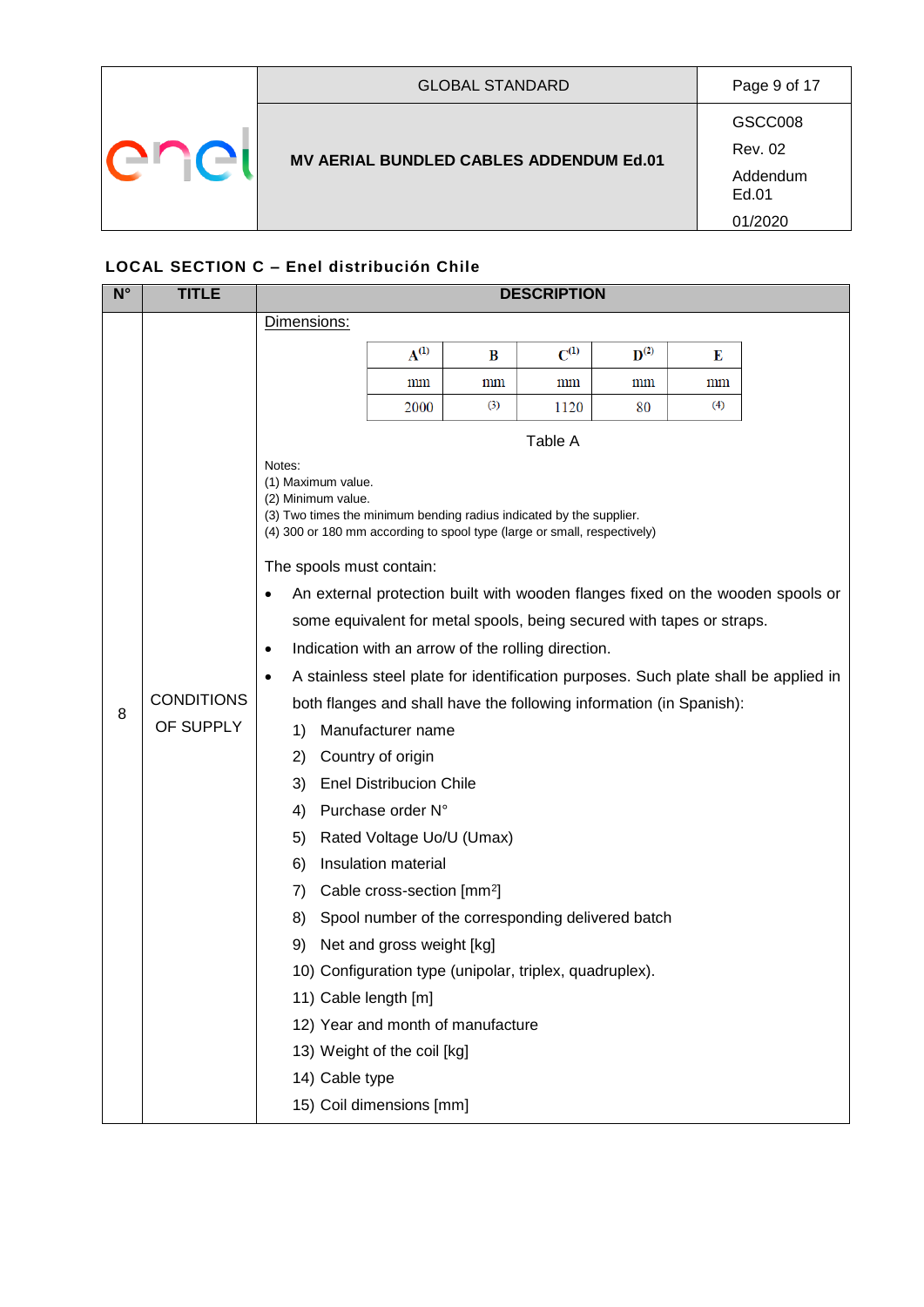|  | <b>GLOBAL STANDARD</b>                         | Page 10 of 17             |
|--|------------------------------------------------|---------------------------|
|  | <b>MV AERIAL BUNDLED CABLES ADDENDUM Ed.01</b> | GSCC008<br><b>Rev. 02</b> |
|  |                                                | Addendum<br>Ed.01         |
|  |                                                | 01/2020                   |

# <span id="page-9-0"></span>**LOCAL SECTION D – Enel Distribuição Ceará, Rio, Goiás and São Paulo**

| $N^{\circ}$ | <b>TITLE</b> | <b>DESCRIPTION</b>                                                                            |  |  |  |
|-------------|--------------|-----------------------------------------------------------------------------------------------|--|--|--|
| 3.3         | Local        | NBR 11137 Carretel de madeira para acondicionamento de fios e cabos elétricos                 |  |  |  |
|             | Standards    | - Dimensões e estruturas.                                                                     |  |  |  |
|             |              | Type of conductor -                                                                           |  |  |  |
|             |              | A: Aluminum                                                                                   |  |  |  |
|             |              | R: Round Stranded                                                                             |  |  |  |
| 5.12.1      | Cable        | E4: XLPE cross-linked polyethylene insulation                                                 |  |  |  |
|             | designation  | H5: aluminum tape screen                                                                      |  |  |  |
|             |              | H1: copper wires screen                                                                       |  |  |  |
|             |              | E: polyethylene outer sheath                                                                  |  |  |  |
|             |              | XY: Three cores bundled around an alumoweld bare messenger                                    |  |  |  |
|             |              | The outer sheath should be printed by printer with an inscription high aligned                |  |  |  |
|             |              | characters or contiguous.                                                                     |  |  |  |
|             |              | The distance between the end of a mark and the beginning of the next one will be              |  |  |  |
|             |              | less than or equal to 550 mm and shall contain, in the order listed. the following            |  |  |  |
|             |              | inscriptions:                                                                                 |  |  |  |
|             |              | The property stands<br>$\bullet$                                                              |  |  |  |
|             |              | The acronym of ENEL (cable designation)<br>$\bullet$                                          |  |  |  |
|             |              | Voltage between Uo and U (kV)<br>$\bullet$                                                    |  |  |  |
|             |              | Cross-section.<br>$\bullet$                                                                   |  |  |  |
| 5.12.2      | Marking      | The name or trademark of the manufacturer<br>$\bullet$                                        |  |  |  |
|             |              | The identification letter of the manufacturing<br>$\bullet$                                   |  |  |  |
|             |              | The year and month of manufacture<br>$\bullet$                                                |  |  |  |
|             |              | The metric indicated only in phase 1; also supports sealed ink. Alternatively to<br>$\bullet$ |  |  |  |
|             |              | the aforementioned method, it could be stamped at a distance less than 1                      |  |  |  |
|             |              | meter.                                                                                        |  |  |  |
|             |              | Identification of the phase, repeated at least 100 mm in the interval between<br>٠            |  |  |  |
|             |              | two successive of entries.                                                                    |  |  |  |
|             |              | Printing example core phase 1:                                                                |  |  |  |
|             |              | ENEL DISTRIBUIÇÃO BRAZIL ARE4H5EXY 8,7/15kV 150 XXXXXX 2007 12                                |  |  |  |
|             |              | 0000 FASE 1  FASE 1 )                                                                         |  |  |  |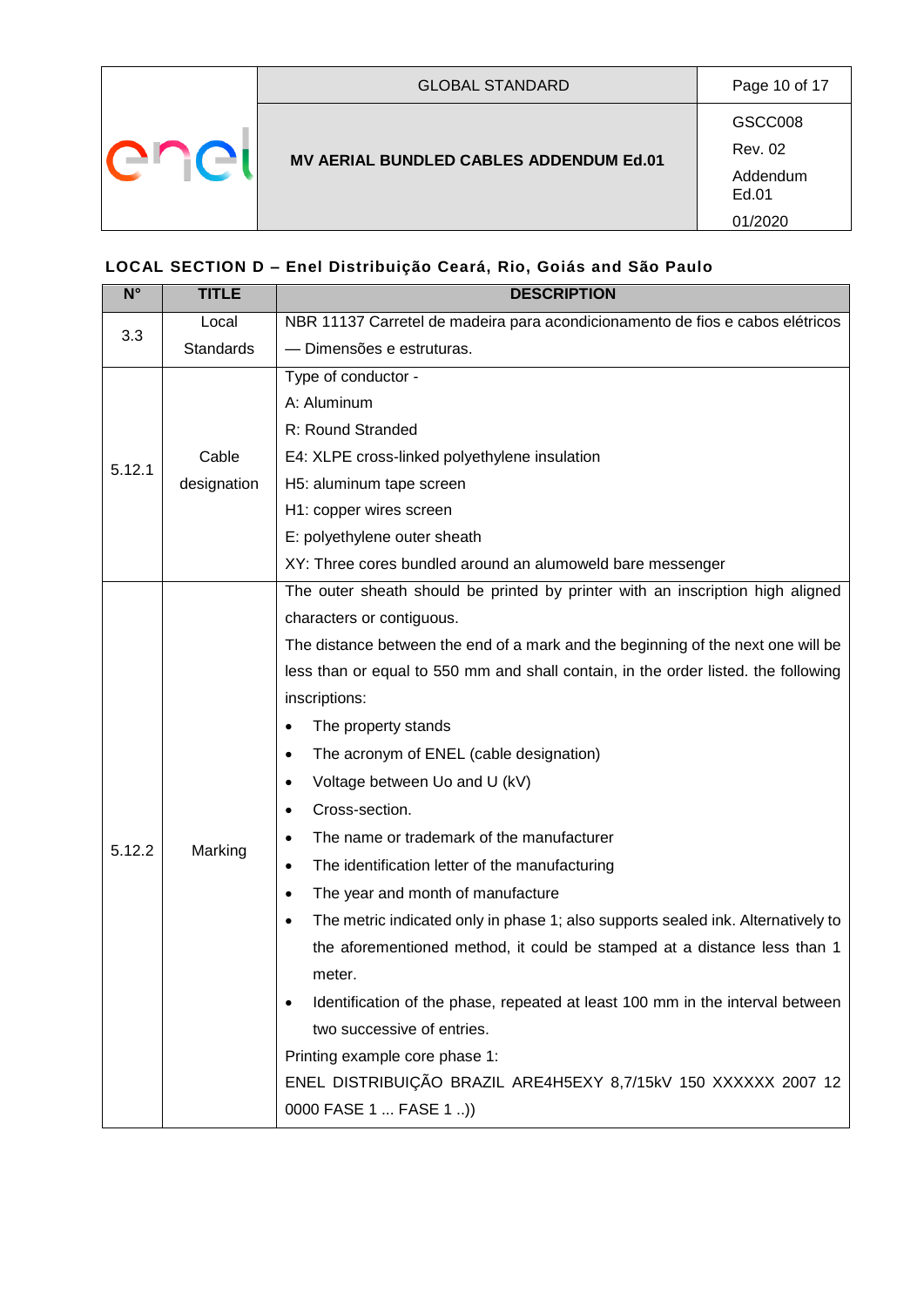|  | <b>GLOBAL STANDARD</b>                  | Page 11 of 17             |
|--|-----------------------------------------|---------------------------|
|  | MV AERIAL BUNDLED CABLES ADDENDUM Ed.01 | GSCC008<br><b>Rev. 02</b> |
|  |                                         | Addendum<br>Ed.01         |
|  |                                         | 01/2020                   |

# **LOCAL SECTION D – Enel Distribuição Ceará, Rio, Goiás and São Paulo**

| $\overline{\mathsf{N}^{\circ}}$ | <b>TITLE</b>      | <b>DESCRIPTION</b>                                                                            |
|---------------------------------|-------------------|-----------------------------------------------------------------------------------------------|
|                                 |                   | Packaging and Labelling                                                                       |
|                                 |                   | Cables shall be delivered on spools made of wood or metal, such spool will not be             |
|                                 |                   | returned. Characteristics shall be in compliance with the standard NBR 11137, .               |
|                                 |                   | The cable length and spool type shall be as indicated below:                                  |
|                                 |                   | -3x50+50Y: 600 m in type 250/110 coil                                                         |
|                                 |                   | -3x95+50Y: 600 m in type 250/110 coil                                                         |
|                                 |                   | -3x150+50Y 600 m in type 260/120 coil                                                         |
|                                 |                   | The total length of the supplied cable shall not be less than that requested in the           |
|                                 |                   | purchase order and shall not be longer by any more than 5%.                                   |
|                                 |                   | The maximum gross weight of the packaged spool must not exceed 3500 kg.                       |
|                                 |                   | The ends of the cables on each spool must be protected with caps or hoods that                |
|                                 |                   | prevent the entry of moisture. These ends internally secured to the spools, must              |
|                                 | <b>CONDITIONS</b> | be mechanically protected against possible damages resulting from handling and                |
| 8                               |                   | transportation of each spool, leaving both ends accessible through the use of an              |
|                                 | OF SUPPLY         | internal helix or reel on each spool.                                                         |
|                                 |                   | When distance between manufacturing facilities and distribution company storage               |
|                                 |                   | center is less than 200 km and is necessary only one mean of transportation,                  |
|                                 |                   | It is mandatory to use internal helix for cables cross-section greater of equal to 120        |
|                                 |                   | mm <sup>2</sup> . However, moisture protection on both visible ends of the cables, mechanical |
|                                 |                   | protection, and careful handling shall be applied.                                            |
|                                 |                   |                                                                                               |
|                                 |                   | Spools made of wood shall be treated according to the international requirements              |
|                                 |                   | for the control of plant disease, avoiding the compounds "Pentachlorophenol" and              |
|                                 |                   | "Creosote". The treatment must include, at least: highly toxic to xylophagous                 |
|                                 |                   | organisms, high penetration and holding power, chemical stability, non-corrosive              |
|                                 |                   | substances to metals that could affect the physical characteristics of wood.                  |
|                                 |                   |                                                                                               |
|                                 |                   |                                                                                               |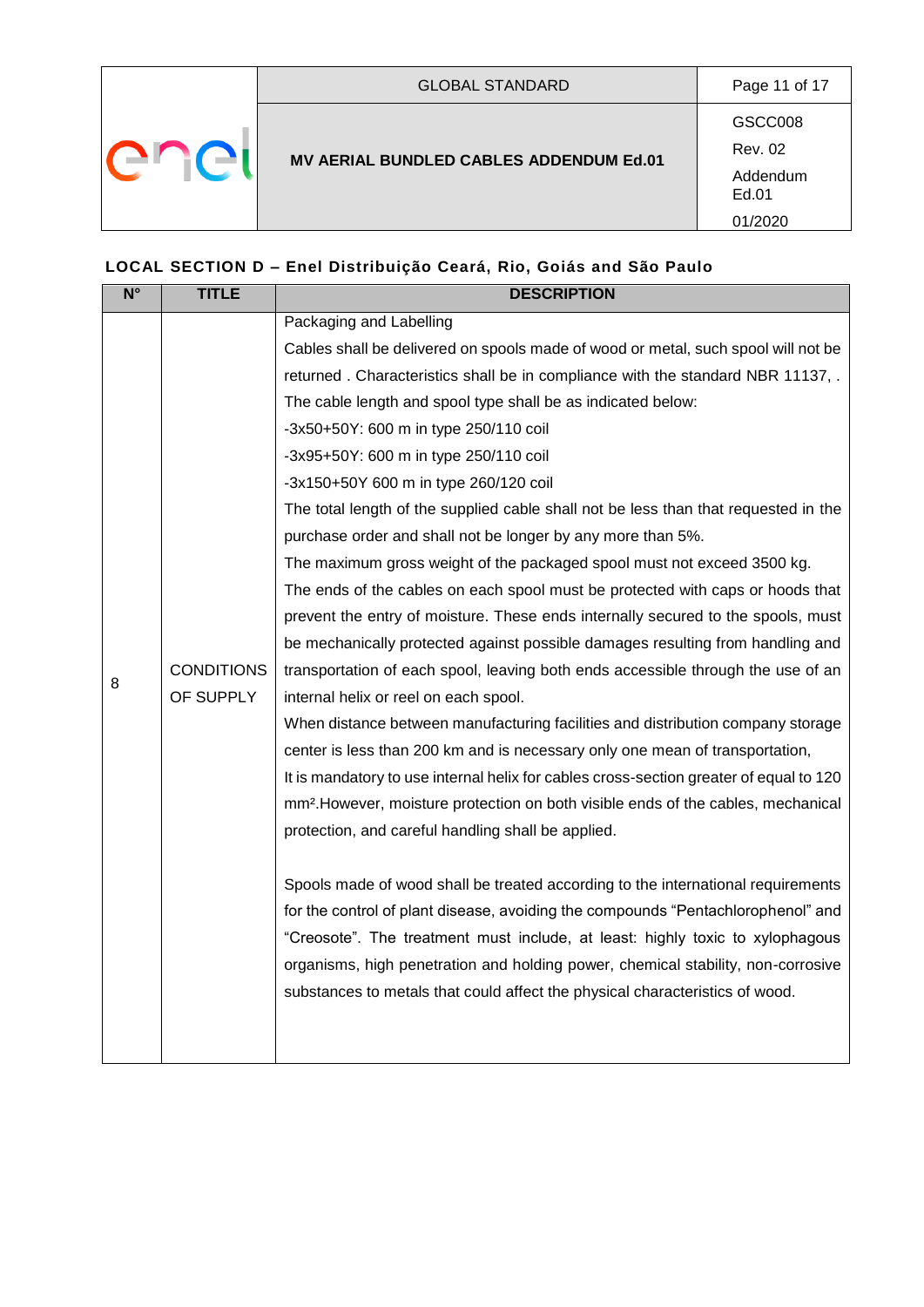|  | <b>GLOBAL STANDARD</b>                  | Page 12 of 17             |
|--|-----------------------------------------|---------------------------|
|  |                                         | GSCC008<br><b>Rev. 02</b> |
|  | MV AERIAL BUNDLED CABLES ADDENDUM Ed.01 | Addendum<br>Ed.01         |
|  |                                         | 01/2020                   |

# **LOCAL SECTION D – Enel Distribuição Ceará, Rio Goiás and São Paulo**

| $N^{\circ}$ | <b>TITLE</b>                   | <b>DESCRIPTION</b>                                                                                                                                                                                                                                                                                                                                                                                                                                                                                                                                                                                                                                                                                                                                                                                                                                                                                                                      |
|-------------|--------------------------------|-----------------------------------------------------------------------------------------------------------------------------------------------------------------------------------------------------------------------------------------------------------------------------------------------------------------------------------------------------------------------------------------------------------------------------------------------------------------------------------------------------------------------------------------------------------------------------------------------------------------------------------------------------------------------------------------------------------------------------------------------------------------------------------------------------------------------------------------------------------------------------------------------------------------------------------------|
| 8           | <b>CONDITIONS</b><br>OF SUPPLY | The spools must contain:<br>An external protection built with wooden flanges fixed on the wooden spools<br>$\bullet$<br>or some equivalent for metal spools, being secured with tapes or straps.<br>Indication with an arrow of the rolling direction.<br>$\bullet$<br>A stainless steel plate for identification purposes. Such plate shall be applied<br>$\bullet$<br>in both flanges and shall have the following information (in Portuguese):<br>Manufacturer name<br>1)<br>Country of origin<br>2)<br>ENEL RIO/ENEL CEARÁ/ENEL GOIÁS/ ENEL SÃO PAULO (according<br>3)<br>to purchase)<br>Purchase order N°<br>4)<br>5)<br>Rated Voltage Uo/U (Umax)<br>Insulation material<br>6)<br>Cable cross-section [mm <sup>2</sup> ]<br>7)<br>Spool number of the corresponding delivered batch<br>8)<br>Net and gross weight [kg]<br>9)<br>10) Configuration type (unipolar, triplex, quadruplex).<br>11) Cable length [m]<br>Type of spool |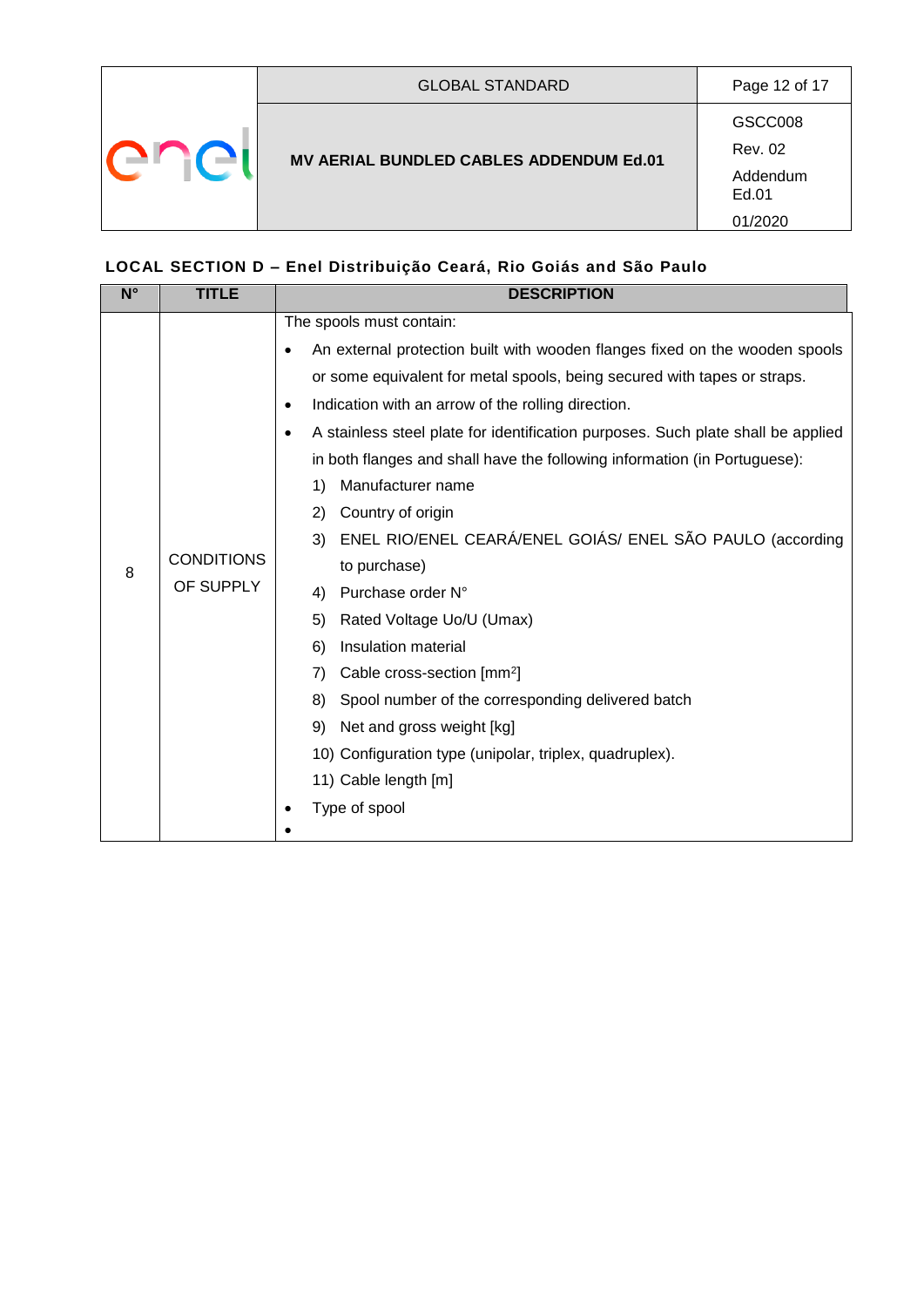| <b>GLOBAL STANDARD</b>                  | Page 13 of 17             |
|-----------------------------------------|---------------------------|
| MV AERIAL BUNDLED CABLES ADDENDUM Ed.01 | GSCC008<br><b>Rev. 02</b> |
|                                         | Addendum<br>Ed.01         |
|                                         | 01/2020                   |

#### <span id="page-12-0"></span>**LOCAL SECTION G – EDESUR**

| $N^{\circ}$ | <b>TITLE</b>              | <b>DESCRIPTION</b>                                                                                                                                                                                                                                                                                                                                                                                |                                             |  |                                   |                                                                      |                       |  |  |  |
|-------------|---------------------------|---------------------------------------------------------------------------------------------------------------------------------------------------------------------------------------------------------------------------------------------------------------------------------------------------------------------------------------------------------------------------------------------------|---------------------------------------------|--|-----------------------------------|----------------------------------------------------------------------|-----------------------|--|--|--|
| 3.3         | Local<br><b>Standards</b> | IRAM 63004 "Cables preensamblados para distribución aérea de energía<br>$\bullet$<br>eléctrica para tensiones nominales (U) de 13.2 kV y de 33 kV".<br>IRAM 9590-1 "Carretes de madera para cables. Parte 1: Medidas y requisitos<br>$\bullet$<br>generales".<br>IRAM 9590-2: "Carretes de madera para cables. Parte 2: Preservación de la<br>$\bullet$<br>madera de pinos resinosos nacionales". |                                             |  |                                   |                                                                      |                       |  |  |  |
| 5.3         | Insulation                | For Edesur the following values shall be considered:                                                                                                                                                                                                                                                                                                                                              | <b>Rated Voltage</b><br>Uo/U (Umax)<br>[kV] |  | <b>Nominal</b><br>$(t_n)$<br>[mm] | <b>Insulation thickness</b><br><b>Minimum</b><br>$(t_{min})$<br>[mm] |                       |  |  |  |
|             |                           |                                                                                                                                                                                                                                                                                                                                                                                                   | 8,7/15 (17.5)<br>18/30 (36)                 |  | 3,9<br>8,0                        | 3,4<br>7,1                                                           |                       |  |  |  |
|             |                           | The outer sheath shall be black                                                                                                                                                                                                                                                                                                                                                                   | <b>Cross-section</b>                        |  |                                   | <b>Sheath nominal</b>                                                | <b>Sheath minimum</b> |  |  |  |
|             |                           | $U_0/U$ (U <sub>m</sub> ) [kV]                                                                                                                                                                                                                                                                                                                                                                    | [mm2]                                       |  |                                   | thickness [mm]                                                       | thickness [mm]        |  |  |  |
|             |                           |                                                                                                                                                                                                                                                                                                                                                                                                   | 3x50+50                                     |  |                                   | 2,5                                                                  | 1,8                   |  |  |  |
| 5.8         | <b>Outer Sheath</b>       | 8,7/15 (17.5)                                                                                                                                                                                                                                                                                                                                                                                     | 3x95+50                                     |  |                                   | 2,8                                                                  | $\overline{2}$        |  |  |  |
|             |                           |                                                                                                                                                                                                                                                                                                                                                                                                   | 3x150+50                                    |  |                                   | 3                                                                    | 2,2                   |  |  |  |
|             |                           |                                                                                                                                                                                                                                                                                                                                                                                                   | 3x50+50                                     |  |                                   | 3,1                                                                  | 2,3                   |  |  |  |
|             |                           | 18/30 (36)                                                                                                                                                                                                                                                                                                                                                                                        | $3x95+50$                                   |  |                                   | 3,4                                                                  | 2,5                   |  |  |  |
|             |                           |                                                                                                                                                                                                                                                                                                                                                                                                   | 3x150+50                                    |  |                                   | 3,6                                                                  | 2,7                   |  |  |  |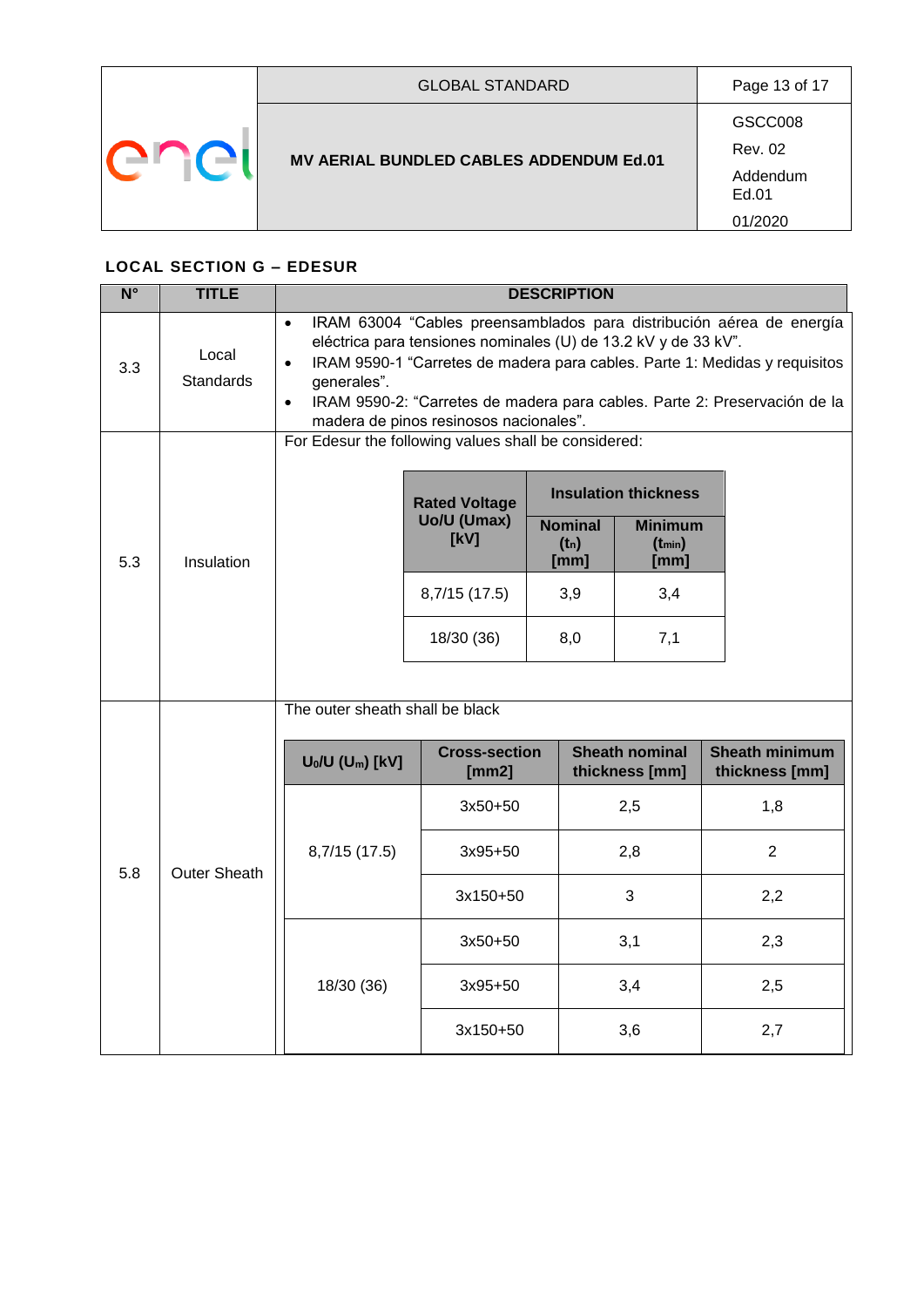|  | <b>GLOBAL STANDARD</b>                         | Page 14 of 17             |
|--|------------------------------------------------|---------------------------|
|  | <b>MV AERIAL BUNDLED CABLES ADDENDUM Ed.01</b> | GSCC008<br><b>Rev. 02</b> |
|  |                                                | Addendum<br>Ed.01         |
|  |                                                | 01/2020                   |

# **LOCAL SECTION G – EDESUR**

| $N^{\circ}$ | <b>TITLE</b>            | <b>DESCRIPTION</b>                                                                                                                                                                                                                                                                                                                                                                                                                                                                                                                                                                                                                                                                                                                                              |
|-------------|-------------------------|-----------------------------------------------------------------------------------------------------------------------------------------------------------------------------------------------------------------------------------------------------------------------------------------------------------------------------------------------------------------------------------------------------------------------------------------------------------------------------------------------------------------------------------------------------------------------------------------------------------------------------------------------------------------------------------------------------------------------------------------------------------------|
| 5.9         | Messenger               | For Edesur the minimum breaking load of galvanized Steel ST1A messenger shall<br>be at least 6155 daN.<br>In addition, the messenger shall be insulated with the same material of the outer<br>sheath of the cable (polyethylene) compliat with the characteristics indicated<br>herein.<br>The minimum thickness of the outer sheath measured and accepted at any point<br>of the cable shall not be less than 85% of the nominal value minus 0,1 mm. In<br>addition, the average of all these measures should not be less than the nominal<br>thickness, same as 1,6 mm.                                                                                                                                                                                      |
| 5.12.1      | Cable<br>designation    | (#Phases)x(cross-section) / (earth screen cross-section) + Messenger cross-<br>section) (Rated Voltage)<br>Examples:<br>$3x150/25$ mm <sup>2</sup> + 50 mm <sup>2</sup> .8,7/15 (17,5) kV<br>3x150/25 mm <sup>2</sup> + 50 mm <sup>2</sup> . 18/30 (36) kV                                                                                                                                                                                                                                                                                                                                                                                                                                                                                                      |
| 5.12.2      | Marking                 | Marking shall be made according to IRAM 63004 adding the following information:<br><b>EDESUR S.A</b><br>The year and month of manufacture<br>$\bullet$<br>Purchase order<br>$\bullet$<br>The metric every meter of the cable.<br>$\bullet$                                                                                                                                                                                                                                                                                                                                                                                                                                                                                                                      |
| 8           | Conditions of<br>supply | The total length of the cable delivered shall not be less than the length ordered in<br>the Purchase Order.<br>A tolerance of $\pm$ 5 % will be admitted on the manufacturing lengths.<br>In addition, it will be accepted that up to 5 % of the manufacturing lengths have a<br>length less than that established, provided that their length is not less than 70 %<br>of the normal manufacturing length.<br>Each length of cable will be shipped on a separate reel, according to IRAM 9590-<br>1 and 9590-2. The cable will be rolled up on the reel and packed in such a way<br>that it does not suffer any damage during transport.<br>Cable ends shall be covered with a hood made of heat-shrinkable material that<br>offers a perfect protective seal. |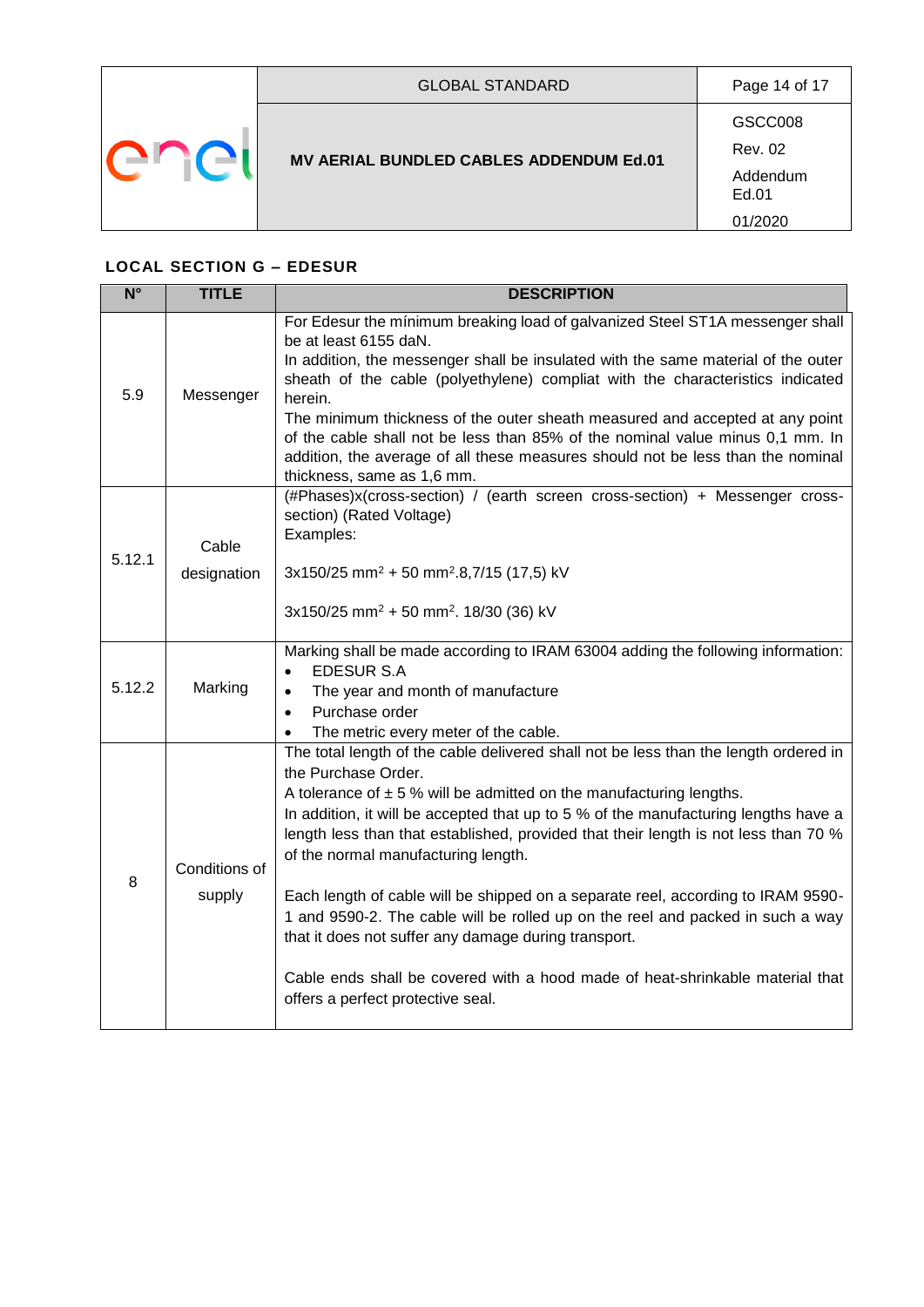|  | <b>GLOBAL STANDARD</b>                  | Page 15 of 17                       |
|--|-----------------------------------------|-------------------------------------|
|  |                                         | GSCC008                             |
|  | MV AERIAL BUNDLED CABLES ADDENDUM Ed.01 | <b>Rev. 02</b><br>Addendum<br>Ed.01 |
|  |                                         | 01/2020                             |

| GS<br><b>Type Code</b> | Distribution<br>Company<br>and Country | Country<br>Code  | Rated<br>Voltage<br>Uo/U(Umax)<br>[kV] | Cross-<br>section<br>$[mm2]$ cable | Type<br>of   | Conductor<br>material | Conductor<br>screen<br>nominal<br>thickness<br>[mm] | Conductor<br>screen<br>minimum<br>thickness<br>[mm] | Insulation<br>material | Nominal<br>insulation<br>thcikness<br>[mm] | <b>Minimum</b><br>insulation<br>thciknes:<br>[mm] | Insulation<br>Screen<br>Nominal<br>thickness<br>[mm] | Insulation<br>Screen<br><b>Minimum</b><br>thickness<br>[mm] | Longitudinal<br>watertightness<br>(Yes/Not) | Earth<br>Screen type           | <b>Metallic</b><br>screen<br>minimum<br>hickness:<br>[mm] | Outer sheath<br>material | Sheath<br>Nominal<br>thickness<br>[mm] | Sheath<br>minimun<br>thickness<br>[mm] | Sheath<br>color | Messenger<br>cross-<br>section<br>[ $mm2$ ] | Messenger<br>conductor<br>material | Messenger<br>sheath<br>material | Messenger<br>sheath<br>Nominal<br>thickness<br>[mm] | Messenger<br>sheath<br>minimum<br>thickness<br>[mm] | Messenger<br>sheath<br>color |
|------------------------|----------------------------------------|------------------|----------------------------------------|------------------------------------|--------------|-----------------------|-----------------------------------------------------|-----------------------------------------------------|------------------------|--------------------------------------------|---------------------------------------------------|------------------------------------------------------|-------------------------------------------------------------|---------------------------------------------|--------------------------------|-----------------------------------------------------------|--------------------------|----------------------------------------|----------------------------------------|-----------------|---------------------------------------------|------------------------------------|---------------------------------|-----------------------------------------------------|-----------------------------------------------------|------------------------------|
| GSCC008/002            | RJ/CE/GO-<br><b>Brasil</b>             |                  | T330076 8,7/15(17,5)                   | 50                                 |              | <b>ALUMINUM</b>       | 0,5                                                 | 0,3                                                 | <b>XLPE</b>            | 4,5                                        | 4.0                                               | 0,5                                                  | 0,3                                                         | <b>NO</b>                                   | <b>ALUMINUM</b><br><b>FOIL</b> | 0,3                                                       | POLYETHYLENE             | 1,9                                    | 1,32                                   | <b>GREY</b>     | 50                                          | Alumoweld                          | <b>BARE</b>                     | Not<br>applicable                                   | Not<br>applicable                                   | Not<br>applicable            |
| GSCC008/002            | <b>SP-Brasil</b>                       | 323109           | 8,7/15(17,5)                           | 50                                 |              | <b>ALUMINUM</b>       | 0,5                                                 | 0,3                                                 | <b>XLPE</b>            | 4,5                                        | 4.0                                               | 0,5                                                  | 0,3                                                         | NO                                          | <b>ALUMINUM</b><br><b>FOIL</b> | 0,3                                                       | <b>POLYETHYLENE</b>      | 1,9                                    | 1,32                                   | <b>GREY</b>     | 50                                          | Alumoweld                          | <b>BARE</b>                     | <b>Not</b><br>applicable                            | Not<br>applicable                                   | Not<br>applicable            |
| GSCC008/002            | CD-<br>Colombia                        | 330006           | 8,7/15(17,5)                           | 50                                 |              | <b>ALUMINUM</b>       | 0,5                                                 | 0,3                                                 | <b>XLPE</b>            | 4,5                                        | 4,0                                               | 0,5                                                  | $_{0,3}$                                                    | <b>NO</b>                                   | <b>ALUMINUM</b><br><b>FOIL</b> | 0,3                                                       | <b>POLYETHYLENE</b>      | 1,9                                    | 1,32                                   | <b>GREY</b>     | 50                                          | Alumoweld                          | <b>BARE</b>                     | Not<br>applicable                                   | <b>Not</b><br>applicable                            | Not<br>applicable            |
| GSCC008/003            | RJ/CE/GO-<br><b>Brasil</b>             |                  | T330082   8,7/15(17,5)                 | 95                                 |              | <b>ALUMINUM</b>       | 0,5                                                 | 0,3                                                 | <b>XLPE</b>            | 4,5                                        | 4,0                                               | 0,5                                                  | 0,3                                                         | <b>NO</b>                                   | <b>ALUMINUM</b><br><b>FOIL</b> | 0,3                                                       | POLYETHYLENE             | 1,9                                    | 1,32                                   | <b>GREY</b>     | 50                                          | Alumoweld                          | <b>BARE</b>                     | Not<br>applicable                                   | Not<br>applicable                                   | Not<br>applicable            |
| GSCC008/003            | <b>SP-Brasil</b>                       |                  | $323111$ 8,7/15(17,5)                  | 95                                 |              | <b>ALUMINUM</b>       | 0,5                                                 | 0,3                                                 | <b>XLPE</b>            | 4,5                                        | 4.0                                               | 0,5                                                  | 0,3                                                         | <b>NO</b>                                   | <b>ALUMINUM</b><br><b>FOIL</b> | 0,3                                                       | <b>POLYETHYLENE</b>      | 1,9                                    | 1,32                                   | <b>GREY</b>     | 50                                          | Alumoweld                          | <b>BARE</b>                     | Not<br>applicable                                   | <b>Not</b><br>applicable                            | Not<br>applicable            |
| GSCC008/003            | CD-<br>Colombia                        | 330005           | 8,7/15(17,5)                           | 95                                 |              | <b>ALUMINUM</b>       | 0,5                                                 | 0,3                                                 | <b>XLPE</b>            | 4,5                                        | 4.0                                               | 0,5                                                  | $_{0,3}$                                                    | <b>NO</b>                                   | <b>ALUMINUM</b><br><b>FOIL</b> | 0,3                                                       | POLYETHYLENE             | 1,9                                    | 1,32                                   | <b>GREY</b>     | 50                                          | Alumoweld                          | <b>BARE</b>                     | Not<br>applicable                                   | <b>Not</b><br>applicable                            | Not<br>applicable            |
| GSCC008/004            | RJ/CE/GO-<br><b>Brasil</b>             |                  | T330083 8,7/15(17,5)                   | 150                                |              | <b>ALUMINUM</b>       | 0,5                                                 | 0,3                                                 | <b>XLPE</b>            | 4,5                                        | 4,0                                               | 0,5                                                  | 0,3                                                         | <b>NO</b>                                   | <b>ALUMINUM</b><br><b>FOIL</b> | 0,3                                                       | POLYETHYLENE             | $\overline{2}$                         | 1,4                                    | <b>GREY</b>     | 50                                          | Alumoweld                          | <b>BARE</b>                     | <b>Not</b><br>applicable                            | Not<br>applicable                                   | Not<br>applicable            |
| GSCC008/004            | <b>SP-Brasil</b>                       |                  | $323108$   8,7/15(17,5)                | 150                                |              | <b>ALUMINUM</b>       | 0,5                                                 | 0,3                                                 | <b>XLPE</b>            | 4,5                                        | 4,0                                               | 0,5                                                  | 0,3                                                         | <b>NO</b>                                   | <b>ALUMINUM</b><br><b>FOIL</b> | 0,3                                                       | <b>POLYETHYLENE</b>      | $\overline{2}$                         | 1,4                                    | <b>GREY</b>     | 50                                          | Alumoweld                          | <b>BARE</b>                     | Not<br>applicable                                   | Not<br>applicable                                   | Not<br>applicable            |
| GSCC008/011            | <b>ED-CHILE</b>                        | 330007           | 18/30(36)                              | 150                                |              | <b>ALUMINUM</b>       | 0,5                                                 | 0,3                                                 | <b>XLPE</b>            | 7,25                                       | 6,43                                              | 0,5                                                  | 0,3                                                         | <b>NO</b>                                   | <b>ALUMINUM</b><br><b>FOIL</b> | 0,3                                                       | POLYETHYLENE             | $\overline{\mathbf{2}}$                | 1,4                                    | <b>GREY</b>     | 50                                          | Alumoweld                          | <b>BARE</b>                     | Not<br>applicable                                   | Not<br>applicable                                   | Not<br>applicable            |
| GSCC008/012            | CD-<br>Colombia                        | 330671           | 20/34(37,95)                           | 95                                 |              | <b>ALUMINUM</b>       | 0,5                                                 | 0,3                                                 | <b>XLPE</b>            | 6,6                                        | 5,84                                              | 0,5                                                  | $_{0,3}$                                                    | <b>NO</b>                                   | <b>COPPER</b><br><b>WIRES</b>  |                                                           | <b>POLYETHYLENE</b>      | 1,9                                    | 1,32                                   | <b>GREY</b>     | 50                                          | Alumoweld                          | <b>BARE</b>                     | Not<br>applicable                                   | <b>Not</b><br>applicable                            | Not<br>applicable            |
| GSCC008/013            | CD-<br>Colombia                        |                  | 330668 20/34(37,95)                    | 150                                | ш            | <b>ALUMINUM</b>       | 0,5                                                 | 0,3                                                 | <b>XLPE</b>            | 6,6                                        | 5,84                                              | 0,5                                                  | $_{0,3}$                                                    | <b>NO</b>                                   | <b>COPPER</b><br><b>WIRES</b>  | $\sim$                                                    | <b>POLYETHYLENE</b>      | $\overline{\mathbf{2}}$                | 1,4                                    | <b>GREY</b>     | 50                                          | Alumoweld                          | <b>BARE</b>                     | <b>Not</b><br>applicable                            | <b>Not</b><br>applicable                            | Not<br>applicable            |
| GSCC008/023            | RJ/CE/GO-<br><b>Brasil</b>             |                  | T330077   8,7/15(17,5)                 | 150                                | Ш.           | <b>ALUMINUM</b>       | 0,5                                                 | 0,3                                                 | <b>XLPE</b>            | 4,5                                        | 4,0                                               | 0,5                                                  | 0,3                                                         | <b>NO</b>                                   | <b>COPPER</b><br><b>WIRES</b>  |                                                           | <b>POLYETHYLENE</b>      | $\overline{2}$                         | 1,4                                    | <b>GREY</b>     | 50                                          | Alumoweld                          | <b>BARE</b>                     | Not<br>applicable                                   | Not<br>applicable                                   | Not<br>applicable            |
| GSCC008/023            | <b>SP-Brasil</b>                       |                  | $323104$ 8,7/15(17,5)                  | 150                                | $\mathbf{H}$ | <b>ALUMINUM</b>       | 0,5                                                 | 0,3                                                 | <b>XLPE</b>            | 4,5                                        | 4,0                                               | 0,5                                                  | 0,3                                                         | NO                                          | <b>COPPER</b><br><b>WIRES</b>  |                                                           | <b>POLYETHYLENE</b>      | $\overline{2}$                         | 1,4                                    | <b>GREY</b>     | 50                                          | Alumoweld                          | <b>BARE</b>                     | <b>Not</b>                                          | <b>Not</b><br>applicable applicable applicable      | Not                          |
| GSCC008/023            | CD-<br>Colombia                        | 330691           | 8,7/15(17,5)                           | 150                                | $\mathbf{u}$ | <b>ALUMINUM</b>       | 0,5                                                 | 0,3                                                 | <b>XLPE</b>            | 4,5                                        | 4,0                                               | 0,5                                                  | 0,3                                                         | <b>NO</b>                                   | <b>COPPER</b><br><b>WIRES</b>  | $\sim$                                                    | <b>POLYETHYLENE</b>      | $\overline{2}$                         | 1,4                                    | <b>GREY</b>     | 50                                          | Alumoweld                          | <b>BARE</b>                     | Not<br>applicable                                   | Not<br>applicable                                   | Not<br>applicable            |
| GSCC008/25             | <b>EDESUR</b>                          | $0101 -$<br>0496 | 8,7/15(17,5)                           | 50                                 | Ш.           | <b>ALUMINUM</b>       | 0,5                                                 | 0,3                                                 | <b>XLPE</b>            | 3,9                                        | 3,4                                               | 0,5                                                  | 0,3                                                         | <b>YES</b>                                  | <b>COPPER</b><br><b>WIRES</b>  | $\sim$                                                    | <b>POLYETHYLENE</b>      | 2,5                                    | 1,8                                    | <b>BLACK</b>    | 50                                          | Galvanized<br>steel                | PE                              | 1,6                                                 | 1,1                                                 | <b>BLACK</b>                 |
| GSCC008/26             | <b>EDESUR</b>                          | $0101 -$<br>0497 | 8,7/15(17,5)                           | 95                                 | $\mathbf{u}$ | <b>ALUMINUM</b>       | 0,5                                                 | 0,3                                                 | <b>XLPE</b>            | 3,9                                        | 3,4                                               | 0,5                                                  | 0,3                                                         | <b>YES</b>                                  | <b>COPPER</b><br><b>WIRES</b>  | $\sim$                                                    | <b>POLYETHYLENE</b>      | 2,8                                    | 2,0                                    | <b>BLACK</b>    | 50                                          | Galvanized<br>steel                | PE                              | 1,6                                                 | 1,1                                                 | <b>BLACK</b>                 |
| GSCC008/27             | <b>EDESUR</b>                          | $0101 -$<br>0498 | 8,7/15(17,5)                           | 150                                | $\mathbf{u}$ | <b>ALUMINUM</b>       | 0,5                                                 | 0,3                                                 | <b>XLPE</b>            | 3,9                                        | 3,4                                               | 0,5                                                  | 0,3                                                         | YES                                         | <b>COPPER</b><br><b>WIRES</b>  |                                                           | <b>POLYETHYLENE</b>      | $\mathbf{3}$                           | 2,2                                    | <b>BLACK</b>    | 50                                          | Galvanized<br>steel                | PE                              | 1,6                                                 | 1,1                                                 | <b>BLACK</b>                 |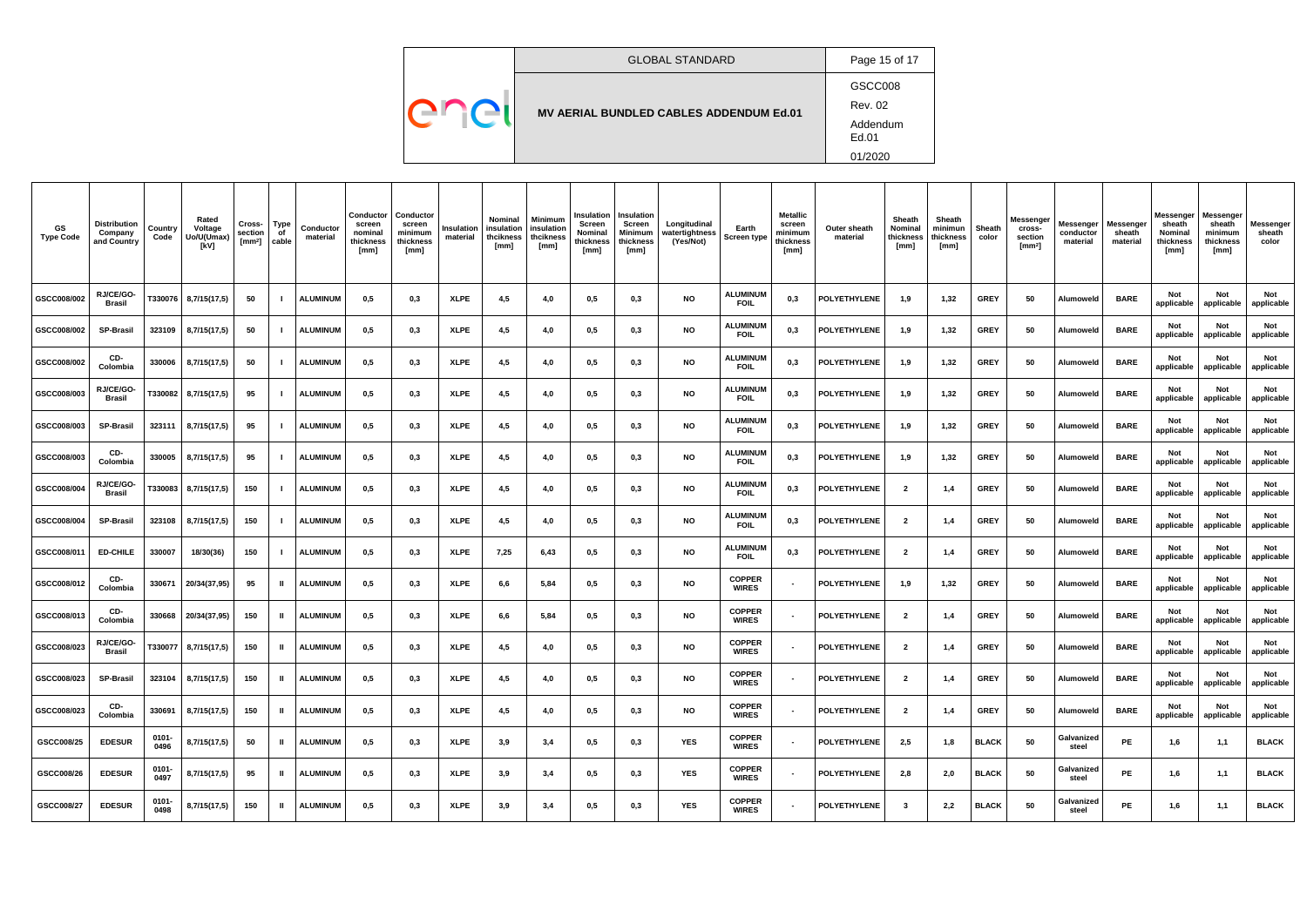|  | <b>GLOBAL STANDARD</b>                         | Page 16 of 17     |
|--|------------------------------------------------|-------------------|
|  |                                                | GSCC008           |
|  | <b>MV AERIAL BUNDLED CABLES ADDENDUM Ed.01</b> | <b>Rev. 02</b>    |
|  |                                                | Addendum<br>Ed.01 |
|  |                                                | 01/2020           |

| GS.<br><b>Type Code</b> | <b>Distribution</b><br>Company<br>and Country | Country<br>Code  | Rated<br>Voltage<br>Uo/U(Umax)<br>[kV] | Cross-<br>section<br>[mm <sup>2</sup> ] | Type<br>Οf<br>cable | Conductor<br>material | Conductor<br>screen<br>nominal<br>thickness<br>[mm] | Conductor<br>scree<br>minimum<br>thickness<br>[mm] | Insulation<br>material | Nominal<br>insulation<br>thcikness<br>[mm] | Minimum<br>insulation<br>thcikness<br>[mm] | <b>Screen</b><br>Nominal<br>thickness<br>[mm] | Insulation   Insulation<br>Screen<br>Minimum<br>thickness<br>[mm] | Longitudinal<br>watertightness<br>(Yes/Not) | Earth<br>Screen<br>type       | <b>Metallic</b><br>screen<br>minimum<br>thickness<br>[mm] | Outer sheath<br>material | Sheath<br>Nominal<br>thickness<br>[mm] | Sheath<br>minimun<br>thickness<br>[mm] | Sheath<br>color | Messenger<br>cross-<br>section<br>$[mm^2]$ | Messenger<br>conductor<br>material | Messenge<br>sheath<br>material | Messenger Messenger<br>sheath<br>Nominal<br>thickness<br>[mm] | sheath<br>minimum<br>thickness<br>[mm] | Messenger<br>sheath<br>color |
|-------------------------|-----------------------------------------------|------------------|----------------------------------------|-----------------------------------------|---------------------|-----------------------|-----------------------------------------------------|----------------------------------------------------|------------------------|--------------------------------------------|--------------------------------------------|-----------------------------------------------|-------------------------------------------------------------------|---------------------------------------------|-------------------------------|-----------------------------------------------------------|--------------------------|----------------------------------------|----------------------------------------|-----------------|--------------------------------------------|------------------------------------|--------------------------------|---------------------------------------------------------------|----------------------------------------|------------------------------|
| GSCC008/28              | <b>EDESUR</b>                                 | $0101 -$<br>0499 | 18/30(36)                              | 50                                      |                     | <b>ALUMINIO</b>       | 0,5                                                 | 0,3                                                | <b>XLPE</b>            | 8,0                                        | 7,1                                        | 0,5                                           | 0,3                                                               | <b>YES</b>                                  | <b>COPPER</b><br><b>WIRES</b> |                                                           | POLYETHYLENE             | 3.1                                    | 2,3                                    | <b>BLACK</b>    | 50                                         | Galvanized<br>steel                | <b>PE</b>                      | 1,6                                                           | 1.1                                    | <b>BLACK</b>                 |
| GSCC008/29              | <b>EDESUR</b>                                 | $0101 -$<br>0500 | 18/30(36)                              | 95                                      |                     | <b>ALUMINIO</b>       | 0.5                                                 | 0.3                                                | <b>XLPE</b>            | 8,0                                        | 7,1                                        | 0,5                                           | 0,3                                                               | <b>YES</b>                                  | <b>COPPER</b><br><b>WIRES</b> |                                                           | POLYETHYLENE             | 3.4                                    | 2,5                                    | <b>BLACK</b>    | 50                                         | Galvanized<br>steel                | <b>PE</b>                      | 1,6                                                           | 1.1                                    | <b>BLACK</b>                 |
| GSCC008/30              | <b>EDESUR</b>                                 | $0101 -$<br>0501 | 18/30(36)                              | 150                                     |                     | <b>ALUMINIO</b>       | 0,5                                                 | 0,3                                                | <b>XLPE</b>            | 8,0                                        | 7,1                                        | 0.5                                           | 0,3                                                               | <b>YES</b>                                  | <b>COPPER</b><br><b>WIRES</b> |                                                           | POLYETHYLENE             | 3.6                                    | 2.7                                    | <b>BLACK</b>    | 50                                         | Galvanized<br>steel                | <b>PE</b>                      | 1,6                                                           | $-11$                                  | <b>BLACK</b>                 |